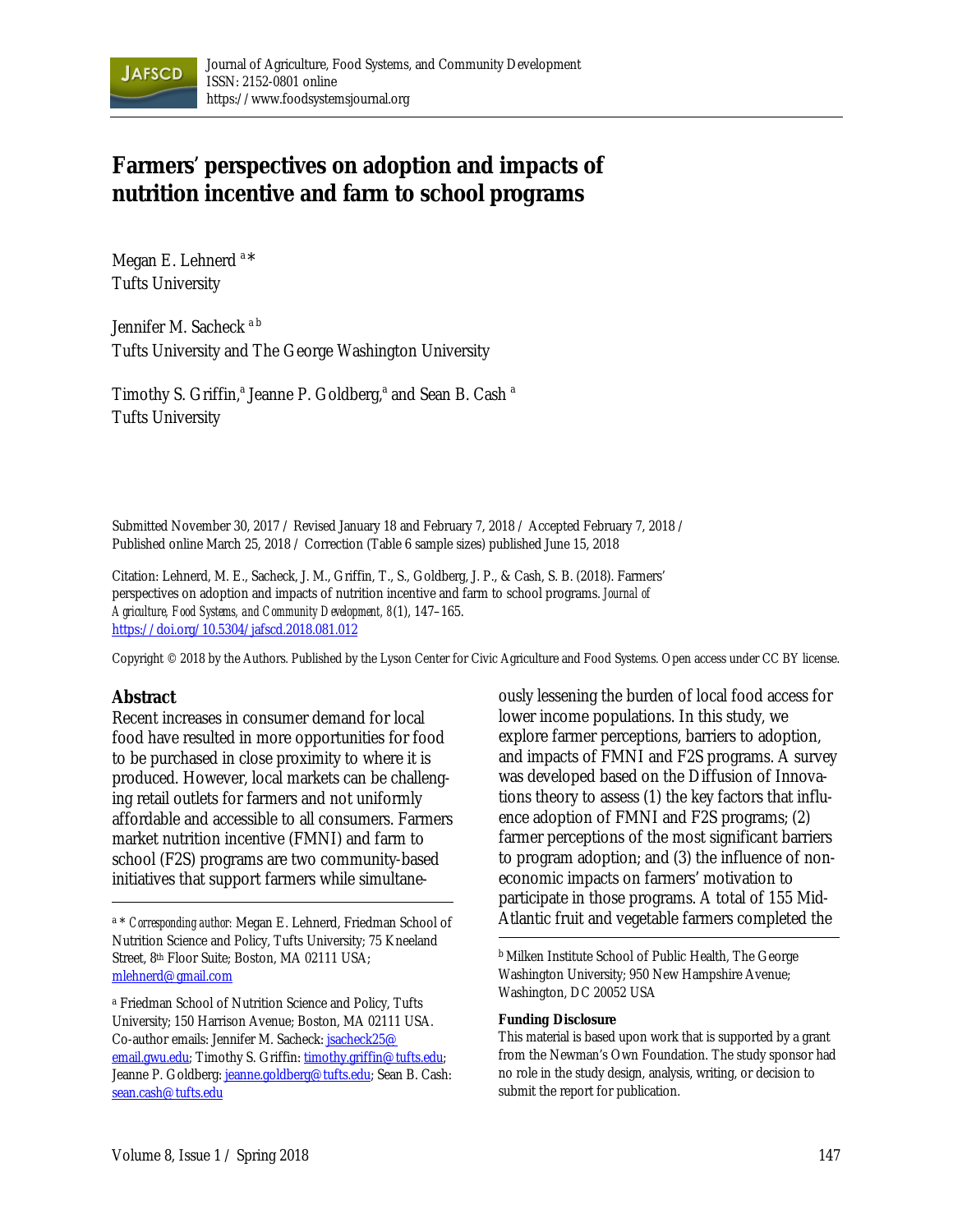survey. Participating farmers perceived FMNI and F2S as providing advantageous social impact and various economic opportunities. However, participants and non-participants had differing perspectives on program complexity, compatibility with their business model, and the degree to which others have succeeded when participating. The most significant barriers relate to issues with product pricing, customer engagement, and logistics. Three-quarters of farmers ranked social/community impacts as most important to them. A deeper understanding of farmers' involvement in FMNI and F2S programs will help address barriers and modify program components to increase economic, social/community, and environmental impacts.

### **Keywords**

Farmers Markets, Farm to School, Mid-Atlantic Farmer, Fruit and Vegetable Farmer, Survey Design, Motivation, Barrier, Impact

### **Introduction**

In recent years, farmers and consumers have become increasingly interested in selling and buying food within a local system. While the boundaries of "local" can vary, the Food, Conservation, and Energy Act of 2008 defined "local" or "regional" as an agricultural food product that was raised, produced, and distributed within 400 miles (644 km) of the product's origin or within the state where it was produced. According to the USDA National Agricultural Statistics Service's most recent Local Food Marketing Practices Survey, 167,009 farms nationwide took in US\$8.7 billion at local markets in 2015, with 35% of these farms using direct-to-consumer (DTC) marketing channels, including farmers markets, community supported agriculture (CSAs), and roadside stands (USDA National Agricultural Statistics Service [USDA NASS], 2016). In addition, 39% of these farms sell to institutions and intermediary channels such as schools, hospitals, food hubs, and wholesalers (USDA NASS, 2016).

 Proponents of local food systems often associate them with benefits including more diversified farm income, environmental sustainability, farmland preservation, improved food quality, support for the local economy and community, and

better health, nutrition, and food security (Abate, 2008; Martinez et al., 2010). Those with a more critical view warn that "local" as a geographic boundary cannot be inherently tied to any particular set of benefits (Born & Purcell, 2006; Hinrichs, 2003). Over time, equity issues also have become apparent within the local food movement, as affordability and accessibility can be barriers to low-income consumers (Colasanti, Conner, & Smalley, 2010; Leone et al., 2012; Lerman, 2012; Lowery, Sloane, Payán, Illum, & Lewis, 2016). However, responses to these consumer inequities must also consider the need for farmers to have efficient access to profitable markets. The lack of clarity around the impact of local food systems and the tension between equity for farmers and consumers provide the primary motivation for this study: to explore farmer motivations for adoption, barriers to adoption, and the impacts surrounding two specific local food programs—farmers market nutrition incentive (FMNI) and farm to school (F2S) programs.

 FMNI is an umbrella term referring to a collection of programs that offer financial incentives to increase the buying power of low-income consumers at farmers markets and other direct-toconsumer marketing channels. At the same time, they increase revenue for farmers selling at markets in lower-income neighborhoods or to lowerincome customers (Cole, McNees, Kinney, Fisher, & Krieger, 2013; Community Science, 2013). FMNI programs originate at the federal level and are administered by state and local agencies. The incentive structure of the programs may include a free voucher, as in the WIC1 Farmers' Market Nutrition and Senior Farmers' Market Nutrition Programs (FMNP), or as a dollar-for-dollar match of the shoppers' own Supplemental Nutrition Assistance Program (SNAP) spending (Karakus, MacAllum, Milfort, & Hao, 2014; Low et al., 2015).

 F2S programs can also provide a market for locally grown agricultural products and have the potential to impact children's food knowledge and healthy development by linking agriculture, school

 $\overline{\phantom{a}}$ 

<sup>1</sup> WIC is the federal Special Supplemental Nutrition Program for Women, Infants, and Children.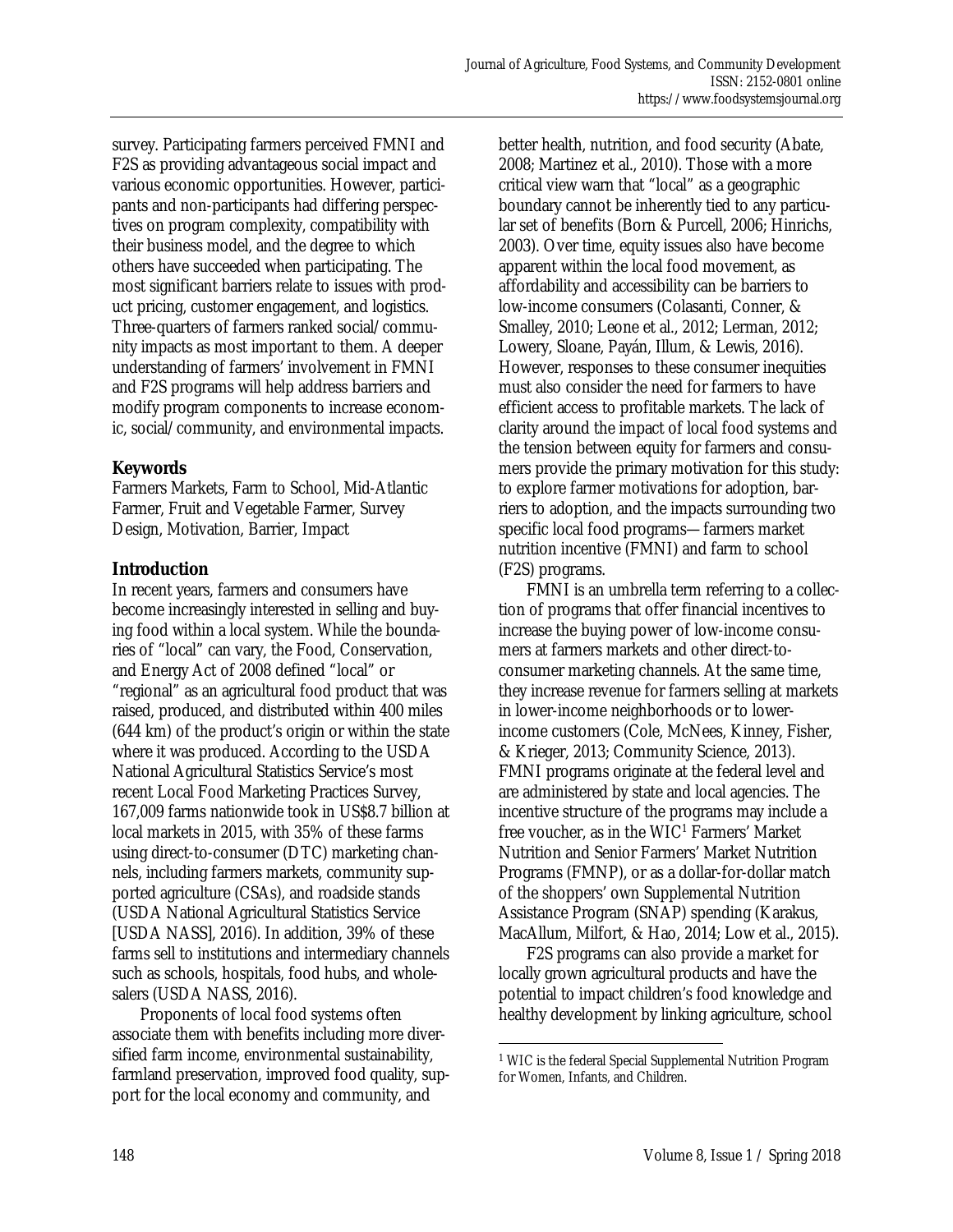gardens, and nutrition education et al., 2014). The 2015 USDA Farm to School Census reported that nationwide over 40% of surveyed schools participated in F2S activities, which may include buying and serving locally sourced food, tending to school gardens, and providing gardening and nutrition education. These schools represent a sizeable potential market to which local farmers could sell their produce (USDA Food and Nutrition Service, 2015). While the potential economic benefits for farmers from F2S come from local food sales, farmers may also engage with schools in other ways that can impact children and set the stage for future local food procurement, like visiting school gardens and cafeterias, hosting field trips, or providing food for taste tests (Joshi, Azuma, & Feenstra, 2008).

 There is limited generalizable evidence describing the benefits of and rationale for participating in FMNI and F2S programs from the perspective of producers. Some research has explored farmer participation in local food marketing channels and their motivations to engage in civic agriculture focused on local distribution and sustainable practices (Furman, Roncoli, Nelson, & Hoogenboom, 2014; USDA NASS, 2016). One study noted the importance of nutrition incentives to sales at farmers markets (Cole et al., 2013), and another identified modest economic impacts for farmers selling in institutional markets (Sitaker, Kolodinsky, Seguin, & Pitts, 2014). Research suggests that farmers seem to value impacts on health, education and community (Conner, Sevoian, Heiss, & Berlin, 2011; Izumi, Wynne Wright, & Hamm, 2010; Lazarus, 2014); however, it is unclear how strongly these factors motivate their decision to engage in FMNI and F2S programs. Other studies have identified seasonality, consumer and school budget constraints, and imbalances between supply and demand as key barriers that prevent farmers from participating in these programs (Berkenkamp, 2012; Huff, 2015; Rosenberg, Truong, Russell, Abdul-Haqq, Gipson, & Hickson, 2013). An additional study highlighted the creative supply chain and market strategies farmers employ to lessen these barriers (Feenstra, Allen, Hardesty, Ohmart, & Perez, 2011). Overall, these studies are limited in scope and have focused primarily in the

Upper Midwest, the Northeast, and in California. More research is needed to understand the factors farmers consider when deciding whether to participate in FMNI and/or F2S programs as well as the barriers that deter nonparticipants.

### *Research Objective*

The objective of this study was to understand the perspectives of fruit and vegetable farmers on the adoption and the impacts of FMNI and F2S programs. To do this, we developed and administered a survey to assess (1) the key factors that influence the adoption of FMNI and F2S programs; (2) their perceptions of the most significant barriers to program adoption; and (3) the influence of noneconomic factors on their motivation to adopt these programs. The Diffusion of Innovations (DI) theory was used to develop a framework for understanding FMNI and F2S program adoption (Rogers, 2003).

## **Methods**

## *Farmer Survey Development*

The farmer survey was developed to explore the characteristics of FMNI and F2S programs that influence farmer participation as well as the perceived barriers and impacts of participation. The survey was composed of three main sections: (1) perceptions of FMNI and F2S as defined by four DI theory attributes (relative advantage, compatibility, complexity, and observability); (2) experienced or perceived barriers to program adoption; and (3) reported impacts of program adoption.

### *Perceptions of FMNI and F2S framed by the Diffusion of Innovations theory*

First used in rural sociology in the 1940s and '50s, the DI theory has been adapted for use in many settings, including agriculture, to understand perceptions of new programs or technology and explain how innovations have spread (Hasin & Smith, 2016; Rogers, 2003; Saltiel, Bauder, & Palakovich, 1994). While multiple iterations of the DI theory exist, the four main theoretical constructs (innovation characteristics, communication channel, time, and social system) work to explain *how and why* diffusion occurs and the potential *consequences or*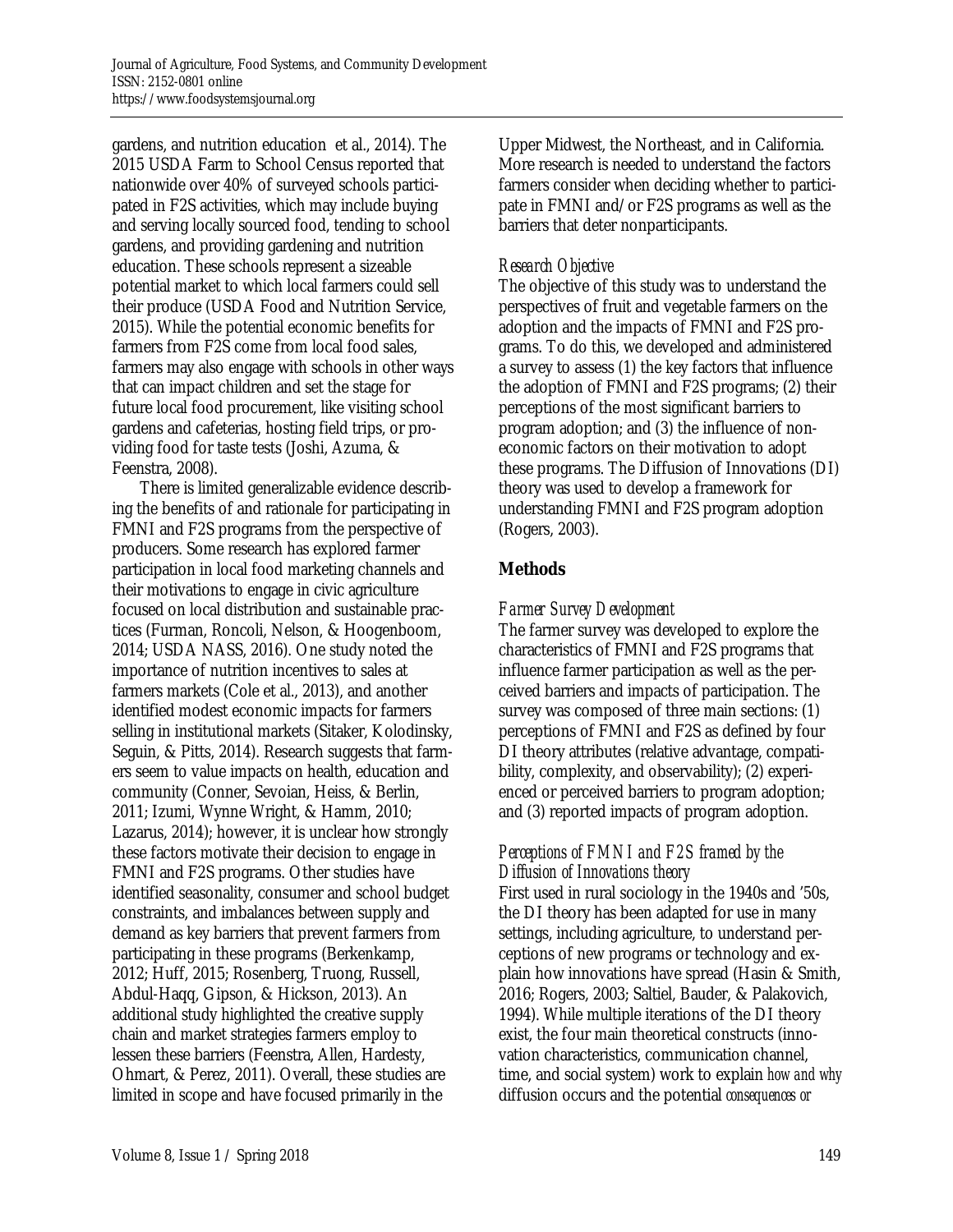*outcomes* of that process (Rogers, 2003).

 DI offered an appropriate framework for understanding the innovation characteristics of FMNI and F2S that influenced farmers' decisions to engage with these programs. The innovation characteristics outlined by the DI theory are defined as the perceived attributes that the potential adopter understands the innovation or intervention to offer. The five perceived attributes are relative advantage, compatibility, complexity, observability, and trialability. The attributes, their definitions, and the application of these characteristics are outlined in Table 1 (Rogers, 2003).

 For each of the four DI theory attributes, variables were operationalized and survey questions developed based in part on a previously validated instrument (Hasin & Smith 2016) which examined the diffusion of electronic benefits transfer (EBT) technology at farmers markets from the market manager's perspective. The questions were adapted using published research about farmer perspectives on FMNI and F2S programs (Atkinson, 2007; Pankratz, Hallfors, & Cho, 2002). Theory variables were measured using a five-point Likert scale of agreement which was coded numerically for analysis (1=strongly disagree, 2=somewhat disagree, 3=neither agree nor disagree, 4=somewhat agree,

5=strongly agree).

*Barriers to and Impacts of Program Adoption*  Barriers to and impacts of program participation were synthesized from previously published literature regarding FMNI and F2S programs (Bateman, Engel, & Meinen, 2014; Matts, Conner, Fisher, Tyler, & Hamm, 2015; Washington State Department of Agriculture Office of Compliance and Outreach, 2012). Barriers were ranked on a four-point scale and then coded (1=not at all a barrier, 2=minor barrier, 3=major barrier, 4=not applicable). Farmers were asked to consider how FMNI and F2S participation impacted financial factors such as income and market access by indicating the degree to which they experienced a change (1=decreased greatly, 2=decreased some, 3=stayed the same, 4=increased some, 5=increased greatly, and 6=not applicable/do not know). Impacts related to economic, social/community, and environmental factors were included in separate sections of the survey, with the goal of having respondents rank the three most important factors within each category. When ranking their top three choices within each category, respondents could also indicate if a given category, for example economic impacts, was not important to them.

| Attribute                           | Definition                                                                                                         | Application                                                                                                                                                                                                                                            |
|-------------------------------------|--------------------------------------------------------------------------------------------------------------------|--------------------------------------------------------------------------------------------------------------------------------------------------------------------------------------------------------------------------------------------------------|
| Relative Advantage                  | Perception that the innovation is<br>better than its predecessor.                                                  | The benefits for farmers may be related to income, market<br>access, social status, or other factors. If a program is seen<br>as more beneficial when compared to other market options<br>(e.g., wholesale), the program is more likely to be adopted. |
| Compatibility                       | Perception that the innovation fits in<br>with the potential adopters' existing<br>values, experiences, and needs. | When a program is consistent with a farmer's business<br>model, value system, or sociocultural view, he/she is more<br>likely to participate.                                                                                                          |
| Complexity <sup>a</sup>             | Perceived level of difficulty to under-<br>stand and use the innovation or<br>adopt the intervention.              | Programs are less likely to be adopted when they are<br>perceived as complex to the farmer.                                                                                                                                                            |
| Observability                       | Degree to which results of the<br>innovation or program use are visible<br>to others.                              | If a farmer is able to observe another farmer who has<br>chosen to participate in a program, they can observe how<br>the program works and the benefits of use. This makes the<br>farmer more likely to adopt, as well.                                |
| Trialability <sup>b</sup> (omitted) | Degree to which innovation can be<br>tried before adopting.                                                        | If a program can be tried out before an adoption decision is<br>made, there is a greater likelihood of adoption.                                                                                                                                       |

Table 1. Core Innovation Characteristics in the Diffusion of Innovations Theory

a This attribute is the only one negatively related to adoption; therefore, some have used the term simplicity to maintain uniform directionality across all the attributes.

b In the case of programs like farmers market nutrition incentive (FMNI) and farm-to-schoo (F2S) programs, try-outs are not typically possible; therefore, this concept was not included in this study.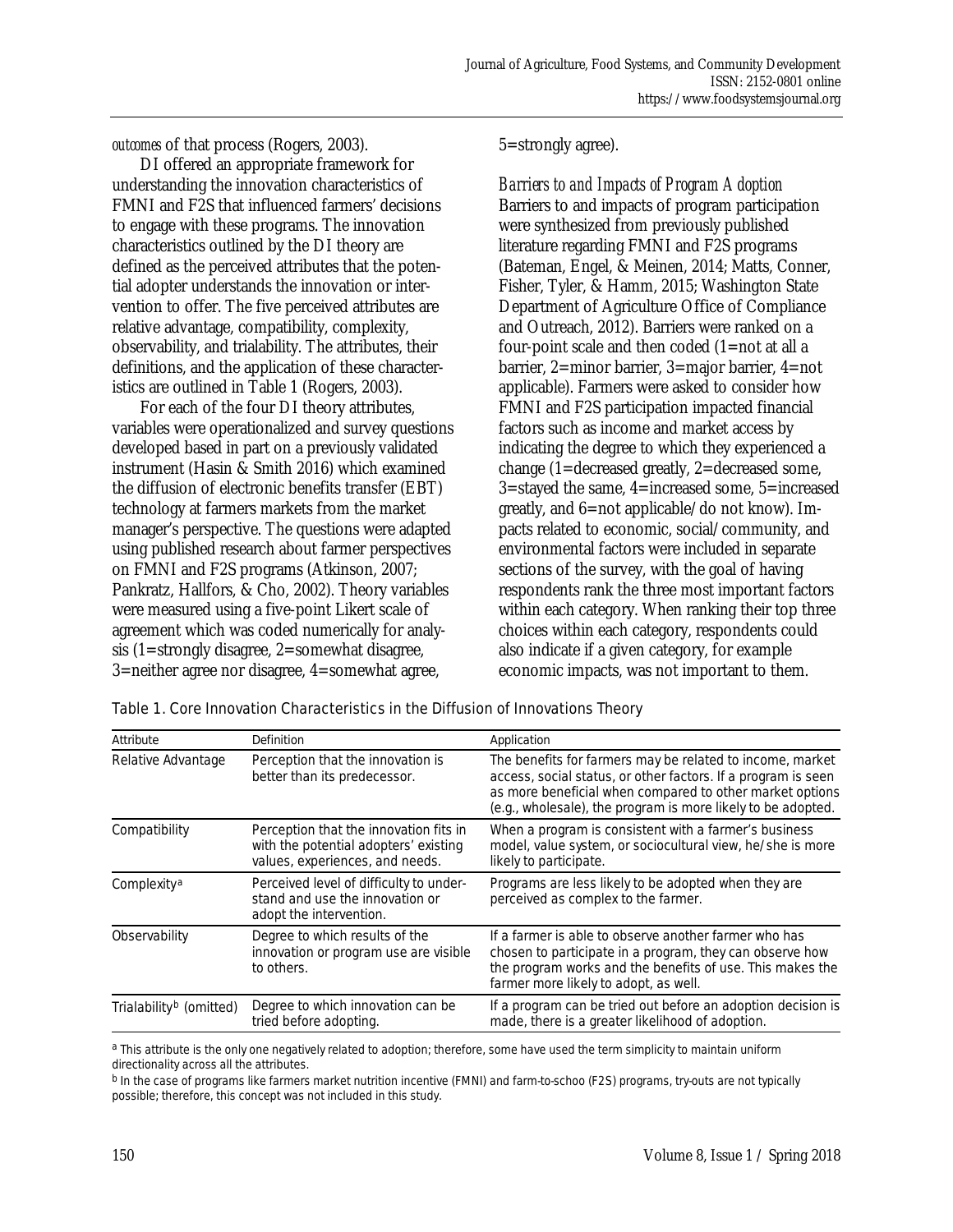### *Survey Validity and Pilot Testing*

Fourteen expert reviewers provided content validity feedback on the farmer survey with five reviewers providing feedback on the FMNI section, seven on the F2S section, and two on the application of DI theory. The experts represented a variety of backgrounds, including the nonprofit sector (*n*=2), farming (*n*=4), farming trade organizations (*n*=2), government (*n*=3), agriculture education and/or training (*n*=1), and behavior change theory research (*n*=2). The majority of feedback was related to question wording and missing concepts within the impact, barriers, and program characteristics categories. Content and design issues raised by expert reviewers were addressed prior to pilot testing.

 In November and December 2016, 13 farmers were asked to pilot-test the full survey. These farmers were recruited through one producer conference in New England, a state department of agriculture in New England, and regional agriculture working groups in New England and the Midwest region. Nine farmers participated in both FMNI and F2S, one in F2S only, two in FMNI only, and one in neither program. Each tester completed the survey on a Qualtrics web-based platform, either on a tablet provided to them by research staff or on their personal computer. Participants were asked to engage in a brief discussion following the completion of the survey to provide any additional feedback. Further edits were then made to the survey to clarify or remove questions that were duplicates, lacked relevance to the survey population, or were subject to substantial recall bias.

#### *Survey Sample*

The study was conducted using a cross-sectional sample of fruit and vegetable farmers in the Mid-Atlantic region during February and March 2017. The study targeted fruit and vegetable farmers because several FMNI programs are restricted to purchasing only fresh produce, and those types of local agricultural products also are most frequently purchased by schools (USDA Food and Nutrition Service, n.d., 2017). So far, there has been a lack of studies concerning FMNI and F2S programs in the Mid-Atlantic region—Pennsylvania, New Jersey, Delaware, Maryland, Virginia, West Virginia, and

the District of Columbia. To participate, farmers had to meet the following inclusion criteria. The farmer must have:

- 1. Produced and sold fruits or vegetables for human consumption in 2016;
- 2. Been an owner, co-owner, or primary decision-maker about marketing for the farm; and
- 3. Participated or considered participating in the FMNI and/or F2S programs at their current operation.

 Farmers were recruited using a snowball sampling technique, with initial contacts at two producer conferences in the Mid-Atlantic region. Additional participants were recruited through organizations and stakeholders in the Mid-Atlantic region with access to the population of interest (e.g., state extension offices, food hubs, nonprofit and/or community organizations, regional agriculture working groups). Surveys were self-administered by respondents via Qualtrics, either by using a tablet provided by the on-site research team at conferences or by using their own personal computers. Respondents who indicated participation in FMNI and/or F2S programs were prompted to answer all three sections of the survey. Those who had considered either program but chose not to participate (i.e., non-adopters) were only asked to complete survey sections one and two. The survey also inquired about demographic, socioeconomic, and farm business information. The study was approved by the researchers' university Institutional Review Board for human subjects research.

### *Analysis*

Means and standard deviations were calculated for each DI theory variable, and t-tests corrected for unequal variance were utilized to compare adopters and non-adopters in each program. Variables were grouped based on their connection to the four main DI theory attributes, and a summary score for each attribute was generated. Additional t-tests were conducted to compare FMNI and F2S adopters and non-adopters. Internal consistency using calculations of Cronbach's alpha were done to determine whether the variables composing each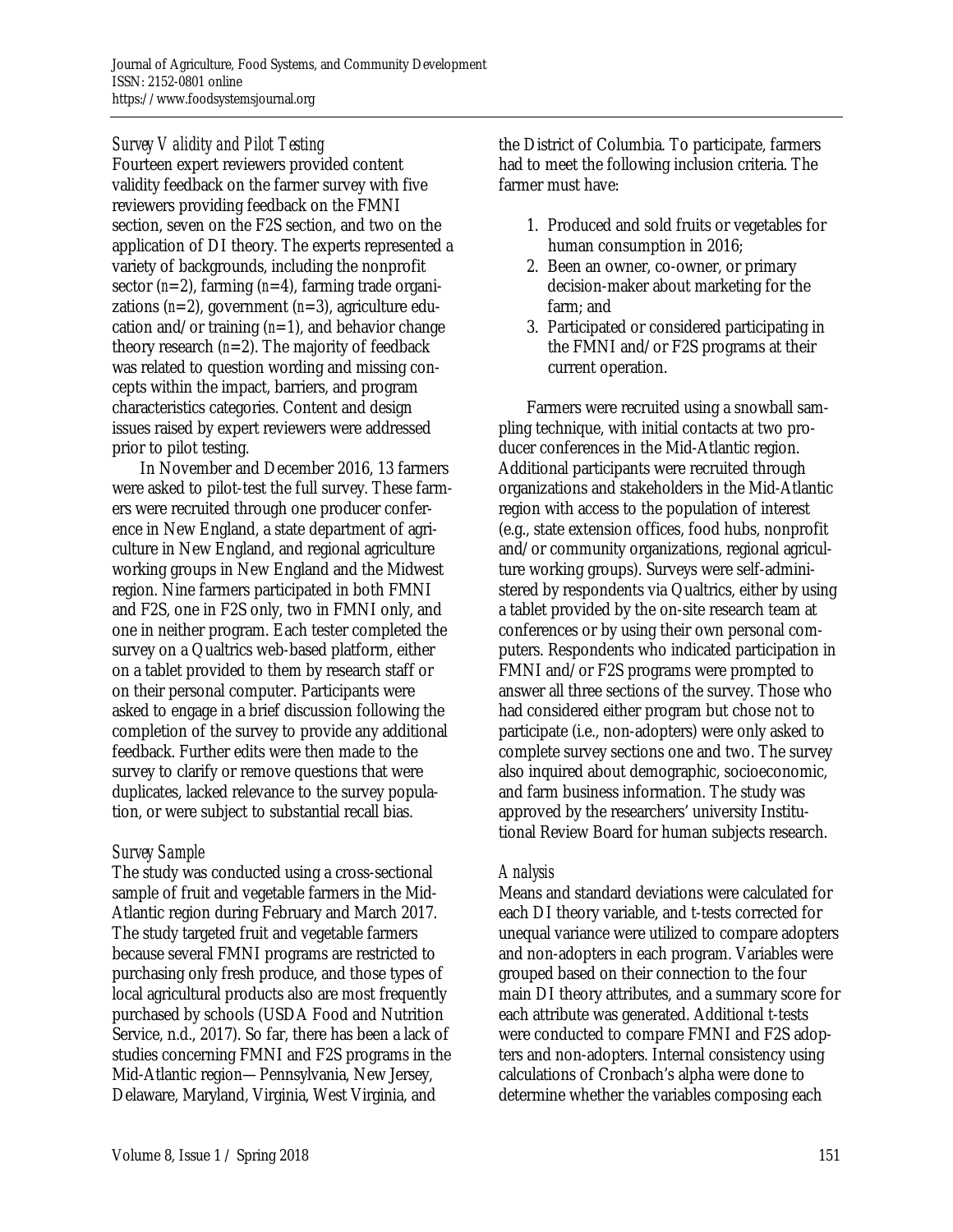attribute were measuring the same concept, with alphas of >0.65 being considered acceptable (Goforth, 2015). For the DI attributes related to FMNI, all alphas were >0.65. For F2S, the alphas bordered 0.65, with the attribute of complexity significantly below the cutoff at 0.47. The lower F2S alphas were likely due to the small sample of F2S respondents. Therefore, the variables were all maintained in their respective categories, acknowledging the need for larger future samples to determine reliability.

 The barriers for FMNI, sales to schools, and other F2S activities were calculated and ranked based on the percent of respondents indicating that an item was a major barrier. To determine what respondents perceived to be the most important impacts of FMNI and F2S programs, each suggested economic, social/community, and environmental factor was reverse coded and totaled. Adopters were required to rank at least one but no more than three impacts within each category; therefore, the number of respondents for each item varied. Following the ranking, the top three factors in each category were selected based on their total score. The significance level was set at  $p < 0.05$  for all analyses. All analyses were conducted using Stata SE, version 14.2 (StataCorp LLC, 2017).

### **Results**

### *Descriptive Statistics*

Of those who met the inclusion criteria, a total of 195 surveys were attempted. However, responses were removed if a majority of questions were left unanswered (36 responses) or there were inconsistencies in the data that suggested a fraudulent submission (4 responses), resulting in a final sample size of 155 farmers. The sample size for each survey section is noted in the tables.

 Concerning the programs of interest in this study, 104 farmers responded that they currently participate in FMNI, and 42 responded that they currently participate in F2S. Twenty-nine farmers indicated current adoption of both programs. Those who never considered adoption of FMNI (*n*=35) or F2S (*n*=47) were separated from nonadopters (FMNI=38, F2S=66) and were not asked questions concerning their perceptions of program characteristics, barriers, and impacts as they would not likely have such perceptions. Farm and farmer characteristics are shown in Table 2. All six states in the Mid-Atlantic region and the District of Columbia were represented in the sample. Based on the USDA definitions of farm size prior to the 2015 definition revisions, the majority of farmers oversaw farms that would be considered small, with 85.5% reporting annual sales below US\$250,000. Most respondents were female (57.4%), White (87.1 %), and non-Hispanic (91.6%). There were few differences in farmer demographics and farm characteristics between the adopters and non-adopters in either program; however, FMNI adopters had been farming for

#### Table 2. Farm and Farmer Characteristics (*n*=155)

| <b>Farm Location</b>                                                 | $\%$        |
|----------------------------------------------------------------------|-------------|
| Pennsylvania                                                         | 36.1        |
| Maryland                                                             | 25.8        |
| Virginia                                                             | 18.1        |
| West Virginia                                                        | 12.3        |
| New Jersey                                                           | 3.9         |
| Delaware                                                             | 1.9         |
| Washington, DC                                                       | 1.9         |
| Farm Income, by Farm Size Category                                   |             |
| Small farms ( <us\$250k)< td=""><td>85.8</td></us\$250k)<>           | 85.8        |
| Midsize farms (US\$250K- <us\$1mil)< td=""><td>8.4</td></us\$1mil)<> | 8.4         |
| Large farms (US\$1 mil- <us\$5 mil)<="" td=""><td>4.5</td></us\$5>   | 4.5         |
| Very large farms (>US\$5 mil)                                        | 1.3         |
| Geographic Location                                                  |             |
| Rural                                                                | 74.2        |
| Urban                                                                | 11.6        |
| Suburban/semi-urban                                                  | 14.2        |
| <b>Respondent Position</b>                                           |             |
| Owner or Co-owner                                                    | 76.1        |
| General Non-owner Operator                                           | 10.3        |
| <b>Production Manager</b>                                            | 5.2         |
| Sales & Marketing Manager                                            | 6.5         |
| Other, please share:                                                 | 1.9         |
|                                                                      | mean (SD)   |
| Age                                                                  | 42.9 (13.4) |
| Years farming                                                        | 13.5 (11.6) |
|                                                                      |             |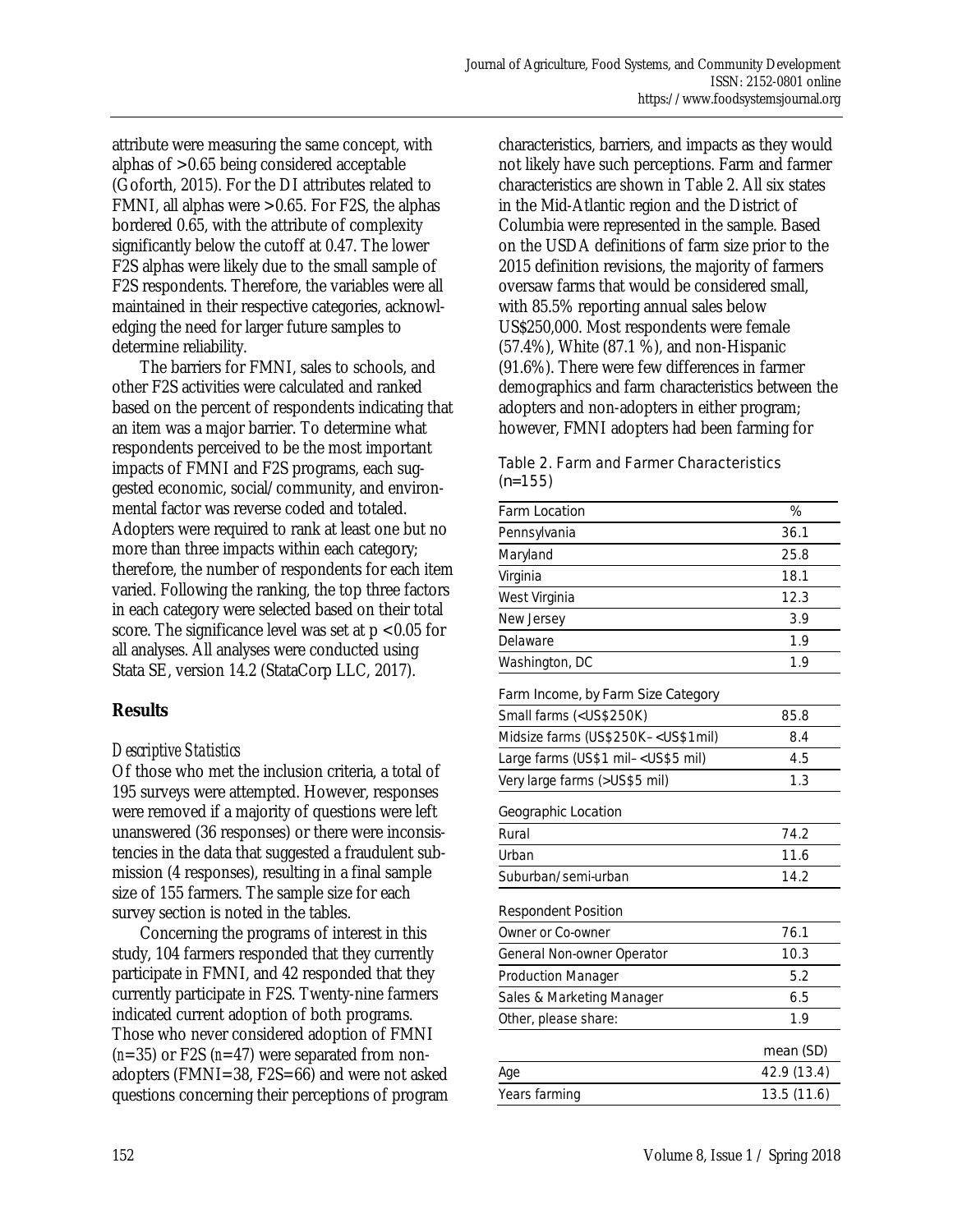almost five years longer than non-adopters (14.8 years versus 10.0 years, *p*=0.02).

 Data were also gathered about the types and duration of FMNI and F2S engagement reported by farmers to provide a sense of how program participation has changed over time (Appendix, Table A1). The largest number of farmers reported that their farm was authorized to accept WIC or Senior Farmers'Mmarket vouchers, with 25% doing so for more than 10 years. Farmers engaging in F2S most frequently reported providing produce to schools for samples or tastings (*n*=31), with most having engaged in that practice for 1 to 3 years (51.6%).

### *Farmers Market Nutrition Program Results*

#### *Differences in program perception*

Table 3 displays the differences between the perceptions of adopters and non-adopters regarding FMNI, all of which were significantly different except for the attribute of observability. The most substantial difference was related to the attribute of complexity, which has been reverse coded in order to provide uniform directionality across all DI factor categories. We interpret this as adopters perceiving the ease of participation to be a mean of 3.4 (out of 5) which differs significantly from nonadopters, who perceive the ease of participation to

#### Table 3. Diffusion of Innovation Theory Factors Influencing Farmers Market Nutrition Incentive (FMNI) Program Adoption

|                    | Magnitude of<br>difference in means | Adopters<br>$(n=104)$ | Non-adopters<br>( <i>n</i> =38) |             |
|--------------------|-------------------------------------|-----------------------|---------------------------------|-------------|
| DI Theory Factor   | (absolute value)                    |                       | Mean value on scale (sd) a      | $p$ -value* |
| Complexityb        | 1.0                                 | 3.4(0.84)             | 2.4(0.71)                       | 0.0000      |
| Compatibility      | 0.5                                 | 4.5(0.62)             | 4.0(0.69)                       | 0.0004      |
| Relative Advantage | 0.4                                 | 4.3(0.68)             | 3.9(0.73)                       | 0.0015      |
| Observability      | 0.1                                 | 3.6(0.43)             | 3.5(0.56)                       | 0.5434      |

a Data are presented as the overall mean score (standard deviation) on 1–5 scale where 1 is strongly disagree & 5 is strongly agree. b Note that the scale for the complexity category has been reversed to maintain a uniform directionality across all categories, meaning a high score equates to less complexity.

\* *p*-values in bold show statistical significance at <0.05

#### Table 4. Top Five Reported Barriers and Perceived Barriers of Farmers Market Nutrition Incentive (FMNI) Program Adoption<sup>a</sup>

|                                                                                               | Major barrier | Minor barrier | Not at all |
|-----------------------------------------------------------------------------------------------|---------------|---------------|------------|
| Adopters $(n=104)$                                                                            |               |               |            |
| Customers can't afford the prices I have to charge                                            | 24.0          | 51.0          | 20.2       |
| Volume needs of FMNI markets are too small                                                    | 15.5          | 27.2          | 42.7       |
| Marketing of the FMNI program by market manager or FMNI program<br>leader is not adequate     | 15.4          | 33.7          | 41.4       |
| Customer interest in the produce I sell                                                       | 14.4          | 49.0          | 34.6       |
| Logistics of transporting product to FMNI market locations                                    | 6.7           | 14.4          | 69.2       |
| Non-adopters $(n=38)$                                                                         |               |               |            |
| Paperwork required to participate in FMNI programs                                            | 47.4          | 44.7          | 2.6        |
| Availability of training about FMNI program                                                   | 44.7          | 44.7          | 5.3        |
| Receiving prompt payment                                                                      | 31.6          | 31.6          | 26.3       |
| Establishing/maintaining farmers' market or FMNI program relationships                        | 29.0          | 42.1          | 15.8       |
| The marketing of the FMNI program by market manager or FMNI program<br>leader is not adequate | 29.0          | 23.7          | 29.0       |

a Data are presented as % of respondents identifying each factor as a barrier. Responses are ranked based on the top five most reported major barriers for adopters and non-adopters within each category. Rows may not add up to 100% because the "not applicable" category is not shown here.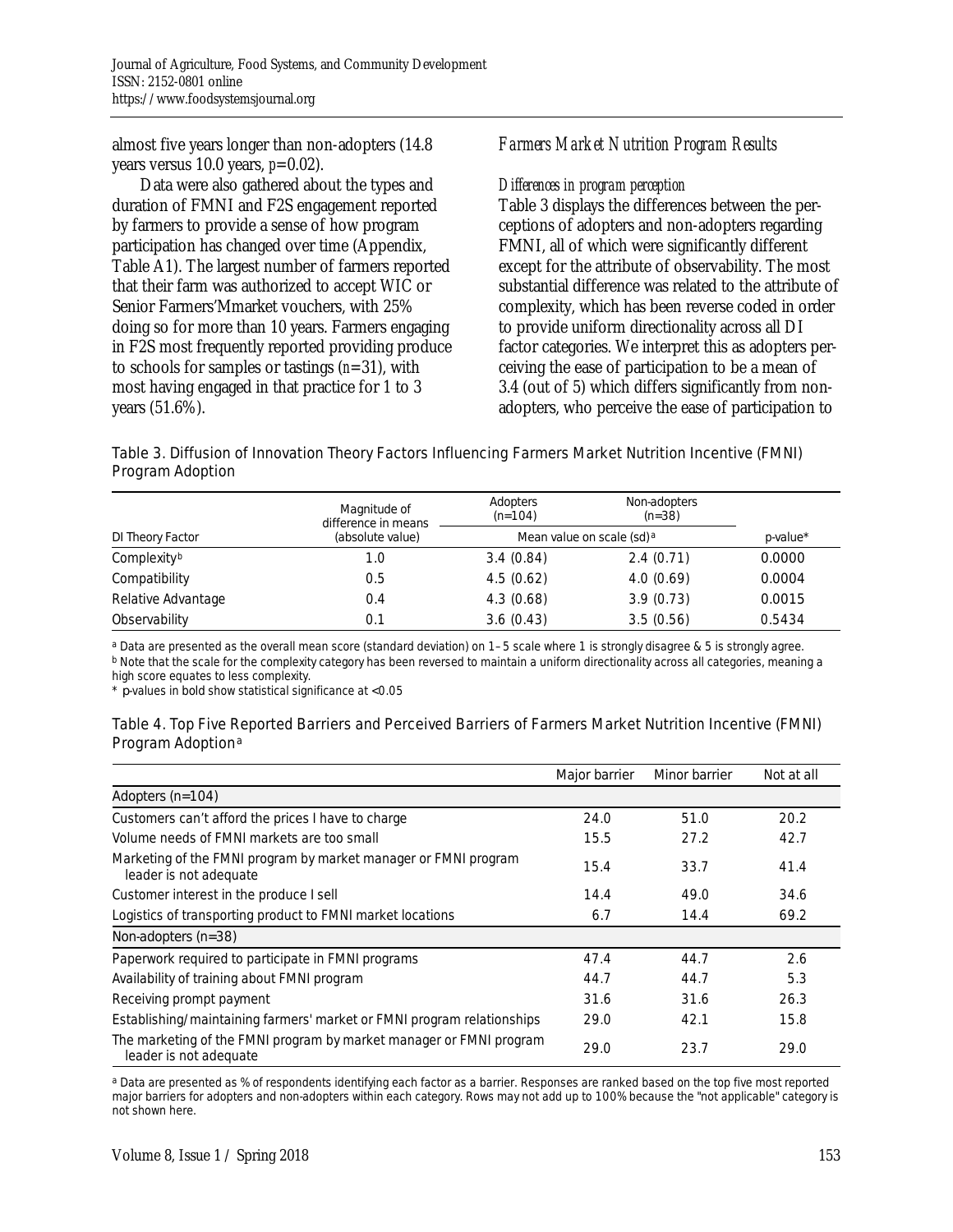be a mean of 2.4. Tables A2 and A3 (Appendix) present the detailed comparison of the individual variables composing the four DI theory attributes. As expected, FMNI program adopters showed significantly more favorable perceptions of program characteristics than FMNI non-adopters.

### *Barriers to participation*

Table 4 presents differences in the top five reported barriers to participation in FMNI stratified by adopters and non-adopters. Both FMNI adopters and non-adopters saw the marketing of the program to be a concern. Just over 15% of adopters and 29% of non-adopters perceived marketing to be a major barrier. Otherwise, perceptions of top barriers differed between the two groups. Adopters largely cited customer and market characteristics as key barriers, while non-adopters were concerned more with program logistics. Overall, non-adopters saw more barriers to program engagement than adopters.

#### *Impacts of participation*

Sixty-four percent of FMNI adopters reported that, overall, farm income increased some or greatly as a result of participation. They also reported that the types of markets accessed were either the same or slightly more varied and diverse than before

program adoption. As a part of their overall farm sales, FMNI adopters also observed increases in the percent of sales from farmers markets and farm stands (55%). When asked which category of impacts were most important to them, 74% of FMNI farmers ranked social/community impacts highest, with economic and environmental impacts being of lesser importance. Table 5 further illustrates the top three most important impacts within each category. For 44.2% of FMNI famers, helping to feed low-income individuals was the most important social/community impact. Twentyone percent of FMNI farmers indicated that economic factors were not a motivation for them. Overall, environmental factors were of lower importance to adopters in both programs.

### *Farm to School Program Results*

#### *Differences in program perception*

Only perceptions of relative advantage and observability significantly differed between F2S adopters and non-adopters (Table 6). For example, adopters perceived F2S to be advantageous with a mean score of 4 (out of 5), while the mean score for non-adopters was 3.5. Program perceptions tended to be similar between adopters and nonadopters among individual questions, especially

#### Table 5. Impacts of Farmers Market Nutrition Incentive (FMNI) Program Participation (*n*=104)a

|                                                                                            | % ranking as top       | within category, % ranking as |      |      |
|--------------------------------------------------------------------------------------------|------------------------|-------------------------------|------|------|
| Category of Impact                                                                         | <i>impact category</i> | 1st                           | 2nd  | 3rd  |
| Social/community Impacts                                                                   | 74.0                   |                               |      |      |
| Helps to feed low-income individuals                                                       |                        | 44.2                          | 22.1 | 9.6  |
| Positively impacts the nutrition & health of the community                                 |                        | 19.2                          | 47.1 | 14.4 |
| Raises public awareness about food & farming                                               |                        | 9.6                           | 11.5 | 27.9 |
| Economic Impacts                                                                           | 23.1                   |                               |      |      |
| Increases my sales at existing markets                                                     |                        | 47.1                          | 14.4 | 6.7  |
| Allows me to charge a fair price, since low income shoppers have<br>help buying my produce |                        | 17.3                          | 28.9 | 13.5 |
| Not motivated by economic factors                                                          |                        | 21.2                          | 2.9  | 9.6  |
| Environmental Impacts                                                                      | 1.9                    |                               |      |      |
| Have customers that value more sustainable growing practices                               |                        | 38.5                          | 17.3 | 3.9  |
| Not motivated by environmental factors                                                     |                        | 33.7                          | 1.9  | 1.9  |
| Help me to keep my land in farming instead of another use                                  |                        | 17.3                          | 11.5 | 9.6  |

a Represented here are the top three most important factors by category. They are listed largest to smallest in terms of the total number of respondents ranking each factor in their top three choices of impacts.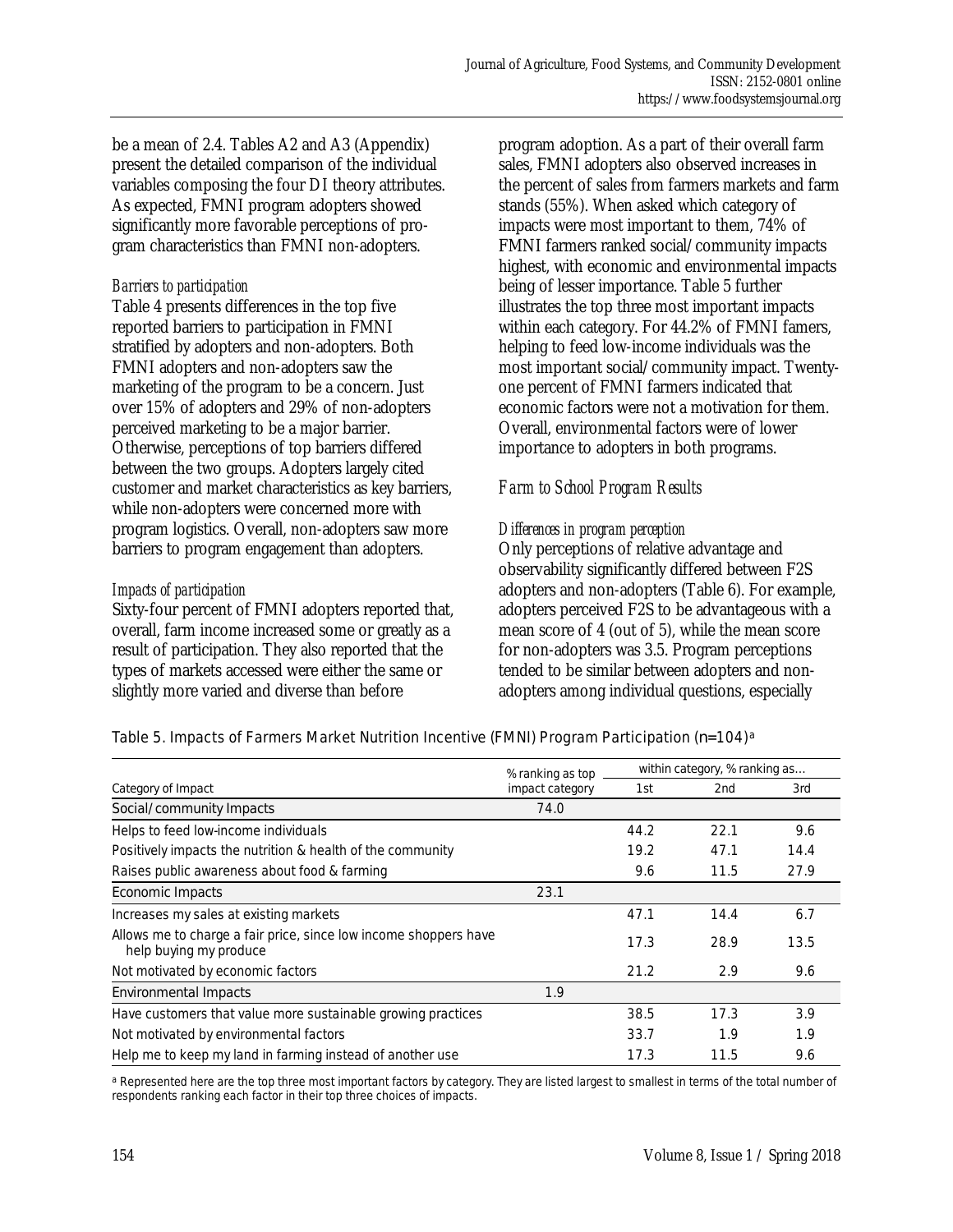|                    | Magnitude of difference<br>in means | Adopters<br>$(n=42)$ | Non-adopters<br>$(n=66)$   |             |
|--------------------|-------------------------------------|----------------------|----------------------------|-------------|
| DI Theory Factor   | (absolute value)                    |                      | Mean value on scale (sd) a | $p$ -value* |
| Relative Advantage | 0.5                                 | 4.0(0.14)            | 3.5(0.11)                  | 0.0118      |
| Observability      | 0.4                                 | 3.2(0.11)            | 2.8(0.09)                  | 0.0068      |
| Complexity*        | 0.3                                 | 2.9(0.11)            | 2.6(0.11)                  | 0.1059      |
| Compatibility      | 0.1                                 | 3.9(0.07)            | 3.8(0.07)                  | 0.1333      |

#### Table 6. Diffusion of Innovation Theory Factors Influencing Farm-to-School (F2S) Program Adoption

a Data are presented as the overall mean score (standard deviation) on 1–5 scale where 1 is strongly disagree and 5 is strongly agree. b Note that the scale for the complexity category has been reversed to maintain a uniform directionality across all categories, meaning a high score equates to less complexity.

\* *p*-values in bold show statistical significance at <0.05

#### Table 7. Top Five Reported Barriers/Perceived Barriers of Farm-to-School (F2S) Program Adoption<sup>a</sup>

| Potential Barriers to F2S Sales                                                                                  | Major barrier | Minor barrier | Not at all |
|------------------------------------------------------------------------------------------------------------------|---------------|---------------|------------|
| Adopters $(n=42)$                                                                                                |               |               |            |
| Schools lack the capacity to do scratch cooking or serve fresh food (e.g.,<br>staff skills, equipment, space)    | 52.4          | 16.7          | 11.9       |
| School(s) offer low purchase price and/or have food budget constraints                                           | 40.5          | 31.0          | 14.3       |
| Lack of investment from the food service director or manager to engage<br>in farm to school sales and activities | 35.7          | 28.6          | 16.7       |
| Contract/bidding process that is required by school district(s)                                                  | 33.3          | 26.2          | 9.5        |
| Volume needs of schools are too large                                                                            | 28.6          | 21.4          | 31.0       |
| Non-adopters (n=66)                                                                                              |               |               |            |
| Schools lack the capacity to do scratch cooking or serve fresh food (e.g.,<br>staff skills, equipment, space)    | 52.3          | 20.0          | 9.2        |
| Volume needs of schools are too large                                                                            | 50.8          | 21.5          | 15.4       |
| Contract/bidding process that is required by school district(s)                                                  | 50.8          | 18.5          | 7.7        |
| Lack of knowledge about which schools are interested in buying directly<br>from farms                            | 50.8          | 26.2          | 10.8       |
| Seasonality of my products don't match with school year                                                          | 49.2          | 24.6          | 10.8       |
| Potential Barriers to Other F2S Activities                                                                       | Major barrier | Minor barrier | Not at all |
| Adopters $(n=42)$                                                                                                |               |               |            |
| Logistical challenges in coordinating visits to classrooms or cafeterias                                         | 19.1          | 40.5          | 16.7       |
| The time involved in visiting classrooms or cafeterias                                                           | 19.1          | 28.6          | 28.6       |
| The time involved in hosting field trips at my farm                                                              | 11.9          | 31.0          | 31.0       |
| The cost of bring students to my farm for field trips                                                            | 11.9          | 23.8          | 33.3       |
| Logistical challenges in coordinating field trips to my farm                                                     | 9.5           | 31.0          | 35.7       |
| Non-adopters (n=66)                                                                                              |               |               |            |
| The cost of bring students to my farm for field trips                                                            | 21.5          | 20.0          | 33.9       |
| Logistical challenges in coordinating visits to classrooms or cafeterias                                         | 18.5          | 33.9          | 26.2       |
| Logistical challenges in coordinating field trips to my farm                                                     | 15.6          | 28.1          | 32.8       |
| The time involved in hosting field trips at my farm                                                              | 15.6          | 28.1          | 34.4       |
| The time involved in visiting classrooms or cafeterias                                                           | 9.2           | 35.4          | 32.3       |

a Data are presented as % of respondents identifying each factor as a barrier. Responses are ranked based on the top five most reported major barriers for adopters and non-adopters within each category. Rows may not add up to 100% because the "not applicable" category is not shown here.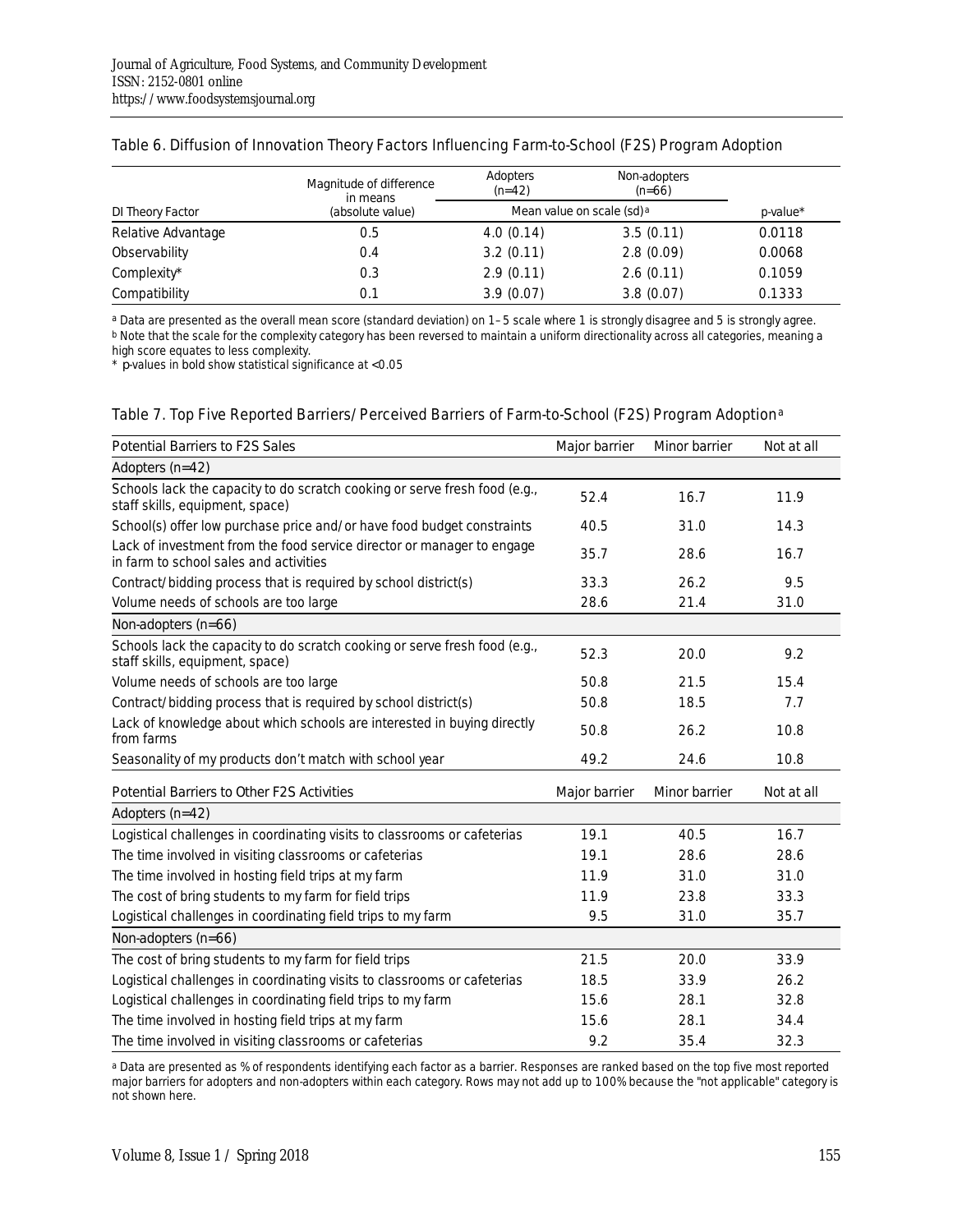those related to the attributes of complexity and compatibility; however the reliability of the complexity measure (as indicated by Cronbach's alpha) was marginal (Appendix Tables A2 and A3).

#### *Barriers to participation*

Both F2S adopters and non-adopters ranked the limited capacity of schools to cook from scratch as the most substantial barrier to engagement in F2S sales (Table 7), with approximately 52% of respondents in each group ranking it as a major barrier. Issues with contract and/or bidding processes and the large volume needs of schools were also in the top five for both groups. The remaining barriers differed between the two, with adopters experiencing challenges with school budget constraints and a lack of investment by food service leadership. Major challenges related to other F2S activities were reported less frequently than with F2S sales. For both sets of F2S barriers, non-adopters generally ranked items as major barriers more often than adopters.

#### *Impacts of participation*

Fifty percent of F2S adopters reported overall farm income increasing some or greatly as a result of participation. The variety of markets accessed was perceived to be the same or slightly higher than before program adoption. F2S adopters largely

reported no changes to the variety of products they sell. Seventy-nine percent of adopters ranked social/community impacts of highest importance, followed by economic and environmental impacts (Table 8). Specifically, teaching kids about farming and food production was cited as the most important social/community impact. Thirty-one percent of F2S adopters were not motivated by economic factors, and environmental factors were also of lower importance overall.

### **Discussion**

With the goal of more deeply understanding the adoption, barriers, and impacts of FMNI and F2S programs, our survey of Mid-Atlantic fruit and vegetable farmers uniquely captured the perspectives of both program adopters and non-adopters. Our results indicate that adopters of both FMNI and F2S perceive the programs to be more advantageous than non-adopters, specifically related to the potential social impact and market opportunities provided by these programs. However, adopters and non-adopters differed in their perceptions of program characteristics and perceived barriers to adoption in ways that likely impact the decision to participate in FMNI and F2S programs. The most frequently reported barriers concerned issues with product pricing, customer engagement, program logistics, and administration.

#### Table 8. Impacts of Farm-to-School (F2S) Program Participation (*n*=42)a

|                                                                         | % ranking as top       | within category, % ranking as |                 |      |
|-------------------------------------------------------------------------|------------------------|-------------------------------|-----------------|------|
| Category of Impact                                                      | <i>impact category</i> | 1st                           | 2 <sub>nd</sub> | 3rd  |
| Social/community Impacts                                                | 78.6                   |                               |                 |      |
| Teach kids about farming and how food grows                             |                        | 33.3                          | 23.8            | 21.4 |
| Positively impact the nutrition & health of kids                        |                        | 21.4                          | 23.8            | 21.4 |
| Help build relationships between me and nearby communities              |                        | 23.8                          | 11.9            | 19.1 |
| Economic Impacts                                                        | 21.4                   |                               |                 |      |
| Not motivated by economic factors.                                      |                        | 31.0                          | 2.4             | 0.0  |
| Help to build my future customer base                                   |                        | 11.9                          | 16.7            | 7.1  |
| Provide me with large volume orders                                     |                        | 14.3                          | 11.9            | 4.8  |
| Environmental Impacts                                                   | 0.0                    |                               |                 |      |
| Teach kids about environmental issues and sustainable farming           |                        | 69.1                          | 4.8             | 2.4  |
| Keeps "seconds" or lower grade produce from being wasted                |                        | 7.1                           | 16.7            | 4.8  |
| Support lower transportation emissions by keeping my distribution local |                        | 2.4                           | 16.7            | 9.5  |

a Represented here are the top three most important factors by category. They are listed largest to smallest in terms of the total number of respondents ranking each factor in their top three choices of impacts.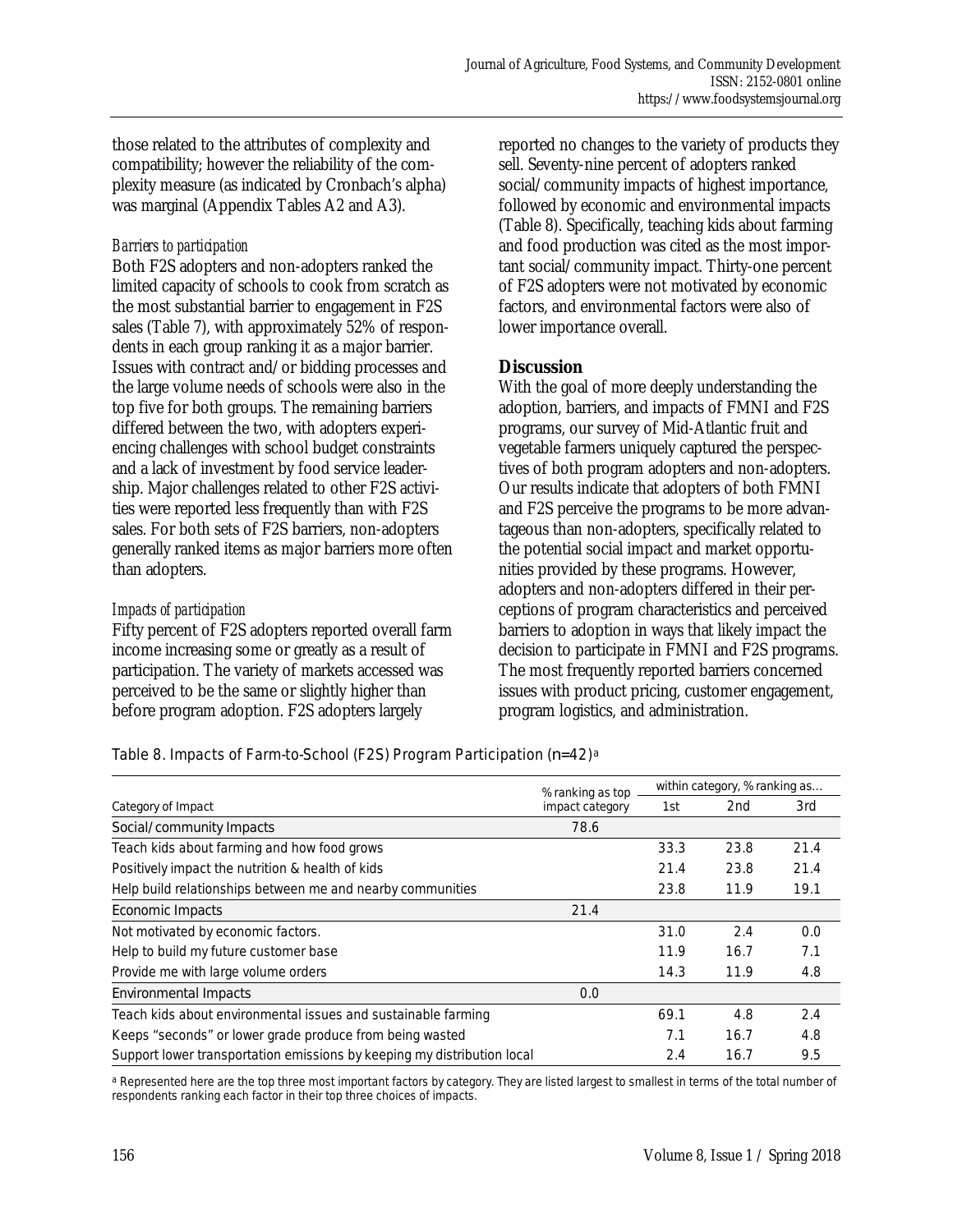Social/community impacts were a clear motivating factor for farmers, with approximately 75% of respondents ranking those impacts as most important in deciding whether or not to participate.

#### *FMNI Program Perceptions and Barriers*

The DI theory framework helped to illuminate certain differences in program perceptions that may lead to program adoption. We found that FMNI adopters perceived the program to be less complex, more advantageous, and more compatible with their business model and values than non-adopters. Even with these differences, we still found that non-adopters appreciate the role of FMNI in community food systems to the same degree as adopters and find value in supporting food access for low-income communities. The more substantial differences were related to perceptions of the program structure and logistics, encompassed by the attributes of relative advantage and compatibility. The differences between FMNI adopters and non-adopters indicate that once farmers participate in the program, they no longer view issues like payment, program procedures, and the fit of the program into their business model as concerns. Outreach to potential participants by FMNI sponsoring agencies and farmers markets could more explicitly highlight that logistical aspects of the program are not as burdensome as they may seem. Furthermore, outreach could also highlight that support is available at the state and local level to navigate program administration.

 These differences in program perception also relate to the perceived barriers to FMNI participation. There was a general consensus that market managers could improve the advertising of the FMNI programs. Successful pilot projects and a recent USDA Food and Nutrition Service study (Karakus et al., 2014; Low et al., 2015) found that low-income survey respondents were 40 times more likely to shop at farmers markets if they had knowledge of these markets providing incentives for SNAP participants. With this in mind, improved marketing of the program could help mitigate affordability issues and increase farmer revenue. Other barriers experienced by FMNI adopters were related to customer budgets, the preference for certain food items, the volume

needs of the market, and the logistics of transport to market locations. To address cost issues, some farmers and markets have established "pay-whatyou-can" or sliding scale models. Others have chosen to host a CSA pick-up site at lower income markets to help to create more efficient food distribution. While more difficult to coordinate, assessing the community's food preferences in order to shift growing practices, offering cooking demonstrations, and providing taste tests may be additional ways to increase the sale of produce items.

 For non-adopters, perceived barriers relate mostly to issues of start-up and program logistics. Knowing that these issues are not relevant for adopters, it is essential that recruitment efforts clearly explain the logistical ease of the program and that trainings provided by state and local level program administrators are accessible to potential adopters. FMNI program sponsoring agencies could further improve their reach through the development of recruitment partnerships with new farmer training programs, state extension offices, and other groups focused on market access for small to midsize producers.

#### *F2S Program Perceptions and Barriers*

Similar to FMNI respondents, all F2S respondents viewed school-based local agriculture programs as valuable within community food systems and prioritize providing food to local school children. Not surprisingly, F2S adopters perceive the program to be more advantageous and a better fit with their business model than non-adopters, which may explain in part their decision to participate. However, it is notable that program complexity and logistics are a concern regardless of participation status. While this may not be surprising, more research with a larger sample of farmers participating in F2S programs may be needed to understand why some farmers choose to engage despite knowing about these challenges while others do not. While difficult to execute, there is still room to improve the technical and logistical support available to farmers interested in engaging with schools. These improvements include assistance with building relationships with potential school partners, navigating the contracting and bidding process, and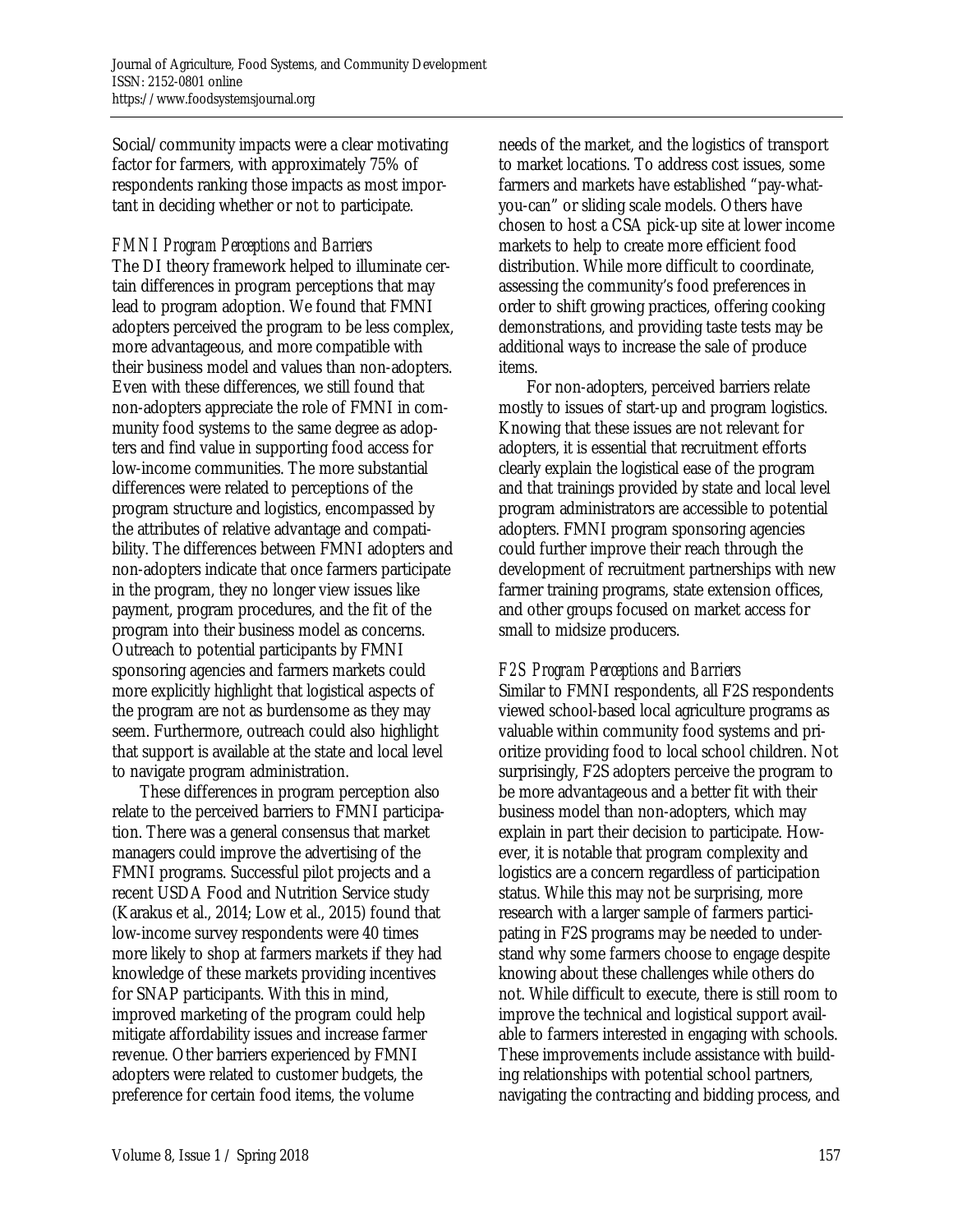managing produce deliveries. The provision and marketing of this additional support could help shift the mindset of those who have chosen not to participate.

 Regarding F2S sales, both adopters and nonadopters saw the lack of capacity of schools to scratch cook or serve freshly prepared food (compared to serving frozen, heat-and-serve meals) as the biggest barrier. This is not a new concern, as many school districts have shifted away from scratch cooking since the early 1980s. At that time, large-scale budget cuts forced schools to reduce spending on food and labor while also increasing business. This often meant serving quick, "kidfriendly" meals like pizza and fries that required less skill, thus saving money and staff time (Poppendieck, 2011). Partially in response to the lack of scratch cooking capacity and other F2S barriers, federal-level support for F2S was formally established in the 2010 Healthy Hunger Free Kids Act. This legislation created a USDA F2S program to fund training and technical assistance for key program stakeholders through a competitive grant program. Additional initiatives at the federal, state, and local levels have even been put into place to help districts procure kitchen equipment to process and store fresh food, which might include items like large-capacity food processors, knife sets, cutting boards, and additional refrigeration space (The Pew Charitable Trusts, 2013; USDA Food and Nutrition Service, 2014). Efforts have also been made to provide culinary training and professional development for food service staff (Cohen, Richardson, Cluggish, Parker, Catalano, & Rimm, 2015; Dill, 2017; Stephens & Byker Shanks, 2015). Despite these advancements, there is still a need to invest in school and kitchen infrastructure upgrades and more widespread food service staff training to support a shift towards more scratch cooking in school meal programs.

 Other barriers cited by both F2S adopters and non-adopters included the burdensome contract and bidding process and the fact that school volume needs may exceed farmers' capacity. To help better understand procurement issues, a pilot project within the 2014 farm bill created more flexibility for eight states to use geographic preference to purchase unprocessed, local fruits

and vegetables using USDA dollars slated to school meal purchases (Low et al., 2015). Geographic preference is a strategy used by school districts during contracting and bidding processes that allows local producers to receive "preference points" when their proposal is being weighed against other, non-local producers (USDA Farm to School Program, 2014). States and localities have also passed legislation making it easier for school districts to give preference to local food producers when making purchases (Low et al., 2015). Additionally, it is becoming more common for school districts and external partners to engage in collective bidding processes and coordinate bulk food purchases in order to lessen these as challenges (Conner, Nowak, Berkenkamp, Feenstra, Van Soelen Kim, Liquori, & Hamm, 2011). Matching programs and technology platforms have been successful at better synchronizing school supply with farmer demand, which may be a barrier that aggregators can help address. Geographic preference policies and other types of logistical support await further evaluation regarding their effectiveness in increasing farmer participation in F2S programs. If successful, these strategies could offer support to allow these programs to expand.

 Lastly, it is noteworthy that fewer logistical and financial barriers are present when considering other F2S activities beyond sales, such as engaging in classroom and cafeteria visits and hosting field trips. These activities may not have a significant financial impact for farmers in the short term, but may influence children's future food purchasing decisions. For farmers interested in engaging with schools for the first time, these activities present low hanging fruit that may assist them in developing relationships with food service staff and gaining a greater understanding for school food demands, while potentially leading to more in-depth involvement in F2S activities and sales.

### *Impacts of FMNI and F2S Participation*

When considering the impact of FMNI and F2S programs within the local food movement, often the selling point for participation is diversified market opportunities for farmers and increased revenue. However, we found that farmers report being most driven by the urge to support their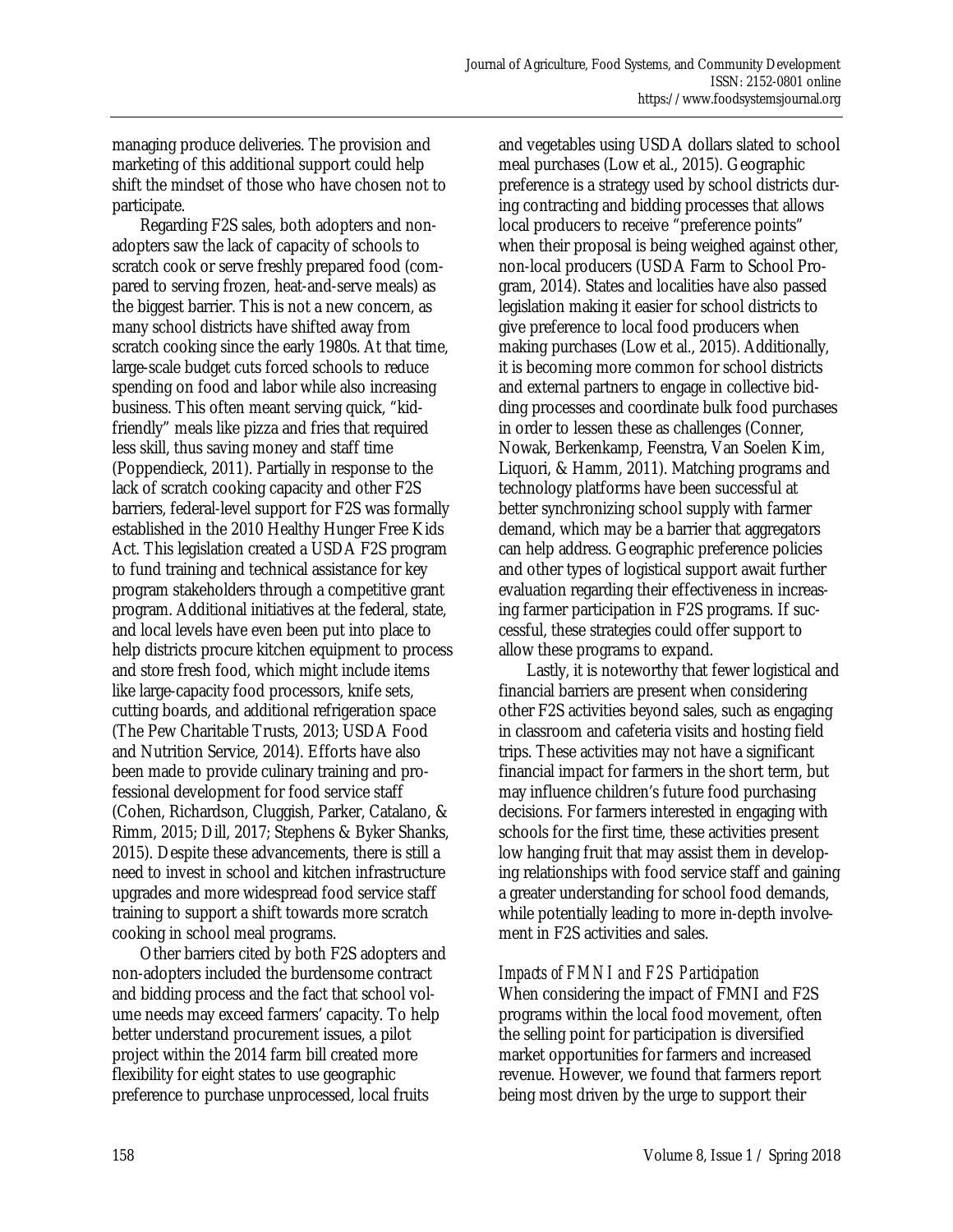community. Not only are farmers socially motivated, but social/community impacts were ranked as overwhelmingly more important than either economic or environmental impacts for both FMNI and F2S respondents. In fact, a substantial portion of respondents indicated that economic impacts were not ranked in their top three. Of course, it is still important to highlight the economic impacts of these programs in conjunction with the social impacts, as it is essential that engagement in FMNI and F2S is profitable for farmers. Respondents indicated that both programs helped to increase overall farm income, which is key to the long-term retention of farmers within these programs. Lastly, environmental factors were of tangential importance to farmers when thinking about the overall impacts of FMNI and F2S. In addition, there may be differences in how farmers rank environmental impacts based on their choice of farming practices (i.e. organic, certified naturally grown). More research is needed to explore that potential distinction.

### *Strengths and Limitations*

A major strength of this study was the use of the DI theory as a framework for understanding the adoption of FMNI and F2S programs. The DI theory suggests that, as information about an innovation is communicated over time among members of a social system, adoption of the innovation will occur in waves. Innovations that require new technology, are complex, or are composed of a cluster of components tend to take longer to adopt (Rogers, 2003). Understanding these elements within the context of FMNI and F2S programs helps to illuminate how the adoption of each program has occurred. While this study provides a very preliminary glimpse at the timeline by which FMNI and F2S program adoption has occurred, more research is needed to understand how those who adopted in the first wave differ from those at later phases of adoption. In the future, measuring the communication channel and social system supporting program adoption will further enhance these research findings. Unfortunately, the crosssectional and largely retrospective nature of this study limited our ability to collect those data. Another strength of this study was the inclusion of

both program adopters and non-adopters, allowing us to uniquely capture the perspectives of those who have considered participation but chose not to engage. The insights of non-adopters are key when strategizing about recruitment and retention of future program participants. Limitations did include the small sample size and the possible sampling error (e.g., selection bias) resulting from the snowball sample. Due to the sampling strategy and geographic constraints on the study population, the results may not be representative of produce farmers throughout the Mid-Atlantic or the broader United States, and generalizability is limited. Lastly, there may be instances where recall bias was a factor, especially for farmers who were asked to recall the factors that influenced decisions they made years ago.

## **Implications**

Knowing that FMNI and F2S programs strive to alleviate local food system inequities and provide more diversified markets for farmers, the findings from this study can improve program design and implementation and aid in recruiting additional FMNI and F2S adopters. FMNI and F2S sponsoring organizations may find success developing recruitment and technical assistance partnerships with more traditional agricultural agencies, like the Farm Bureau, state extension, and offices of rural development, agricultural marketing, as well as family and small farms. With their broader stakeholder base and existing infrastructure, these types of agencies would help to reach farmers that may not have considered FMNI or F2S and could provide a stronger foundation for program delivery.

 This study also provides evidence about the importance of programs like FMNI and F2S for America's farmers. Legislative and funding support is essential to ensure that these programs continue successfully in the 2018 farm bill. Efforts should focus on maintaining the Food Insecurity Nutrition Incentive Grant Program, the Farmers Market and Local Food Promotion Program, Specialty Crop Block Grants, Community Food Projects, and the Senior Farmers Market Nutrition Program. Additionally, strengthening state and local contracting and bidding policies to minimize local food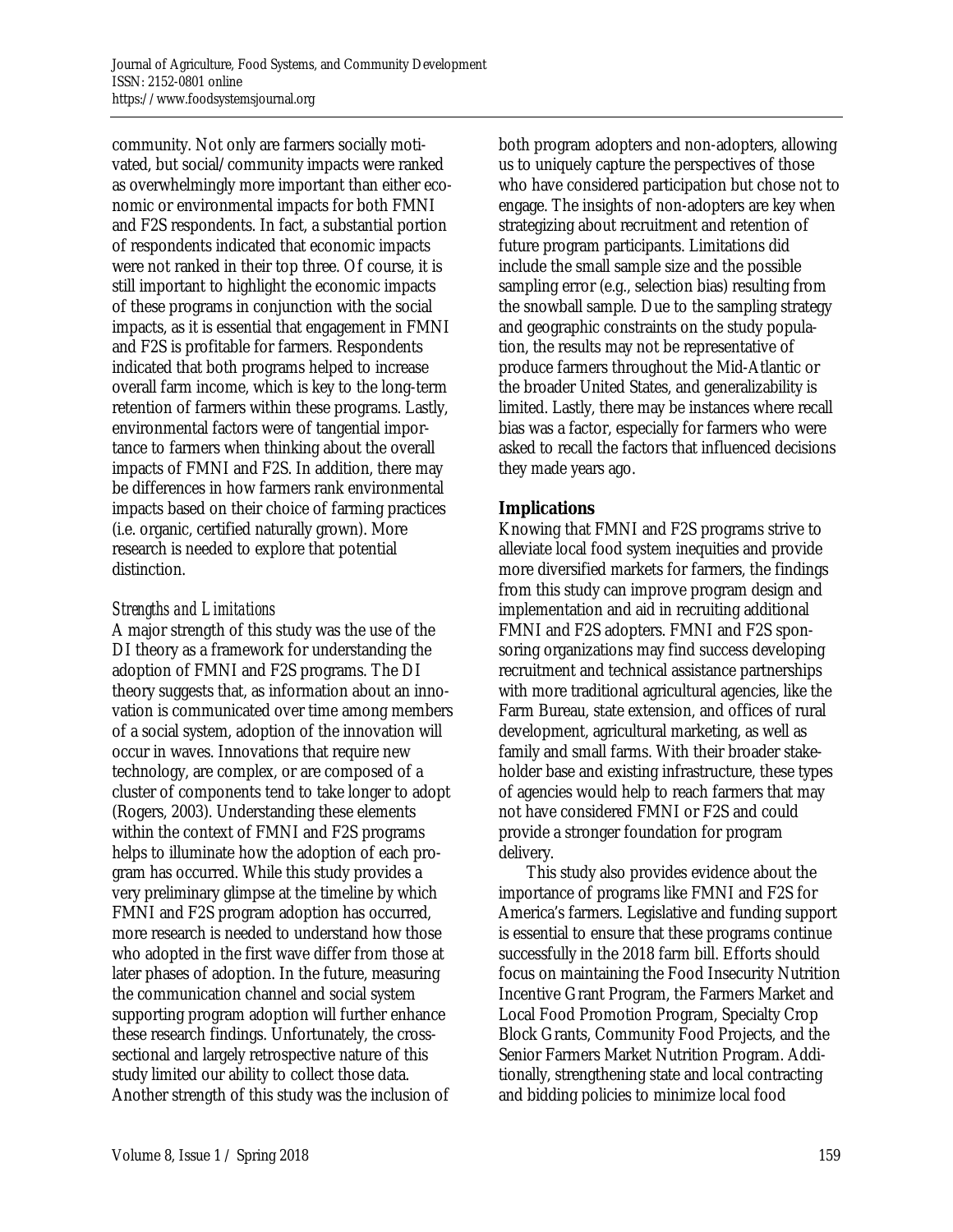procurement barriers and supporting an increase in school meal reimbursement amounts would enhance the ability of schools to buy from local farms. Building on the results of this and prior studies, future research related to FMNI and F2S programs is needed to capture longitudinal impacts on the local economy, child and community health outcomes, and community food security.

### **Acknowledgments**

Thank you to our research assistant, Rebecca Lucas, who played an instrumental role in this study, and to all the partners who helped to recruit pilot testers and survey participants: the Northeast Sustainable Agriculture Working Group, the Pennsylvania Alliance for Sustainable Agriculture, and the West Virginia Small

Farms Conference. Additionally, we would like to recognize the content experts who provided guidance on survey development: Sara Folta, Tufts Friedman School of Nutrition; Beatrice Rogers, Tufts Friedman School; Anupama Joshi, National Farm to School Network; Jim Barham, USDA Rural Development; Matt Benson, USDA Food and Nutrition Service; Jennifer Obadia, Healthcare Without Harm; Karen Fedor, Maryland Department of Agriculture; Danielle Fluery, USDA Community Food Systems Northeast Region; Roger Noonan, New England Farmers Union; Brian Bates, Bear Creek Organic Farm; Daniel Key, Truffula Farm; Meredith Epstein, University of Maryland Institute of Applied Agriculture; Ellen Schramm, Mountain View Farm; and David Marvel, David Marvel Farms.

### **References**

- Abate, G. (2008). Local food economies: Driving forces, challenges, and future prospects. *Journal of Hunger & Environmental Nutrition, 3*(4), 384–399. https://doi.org/10.1080/19320240802528914
- Atkinson, N. L. (2007). Developing a questionnaire to measure perceived attributes of eHealth innovations. *American Journal of Health Behavior, 31*(6), 612–621. https://doi.org/10.5993/AJHB.31.6.6
- Bateman, J., Engel, T., & Meinen, A. (2014). Understanding Wisconsin producer and distributor perceptions to inform farm to school programs and policies. *Journal of Hunger & Environmental Nutrition, 9*(1), 48–63. https://doi.org/10.1080/19320248.2013.840548
- Berkenkamp, J. (2012). *Grower perspectives on farm to school: A survey of interested farmers, ranchers and other producers.* Minneapolis, Minnesota: Institute for Agriculture and Trade Policy. Retrieved from https://www.iatp.org/documents/grower-perspectives-on-farm-to-school
- Born, B., & Purcell, M. (2006). Avoiding the local trap: Scale and food systems in planning research. *Journal of Planning Education and Research*, *26*(2), 195–207. https://doi.org/10.1177/0739456x06291389
- Cohen, J. F. W., Richardson, S. A., Cluggish, S. A., Parker, E., Catalano, P. J., & Rimm, E. B. (2015). Effects of choice architecture and chef-enhanced meals on the selection and consumption of healthier school foods: A randomized clinical trial. *JAMA Pediatrics*, *169*(5), 431–437. https://doi.org/10.1001/jamapediatrics.2014.3805
- Colasanti, K. J. A., Conner, D. S., & Smalley, S. B. (2010). Understanding barriers to farmers' market patronage in Michigan: Perspectives from marginalized populations. *Journal of Hunger & Environmental Nutrition*, *5*(3), 316–338. https://doi.org/10.1080/19320248.2010.504097
- Cole, K., McNees, M., Kinney, K., Fisher, K., & Krieger, J. W. (2013). Increasing access to farmers markets for beneficiaries of nutrition assistance: Evaluation of the farmers market access project. *Preventing Chronic Disease*, *10,* 1– 14. https://doi.org/10.5888/pcd10.130121
- Community Science. (2013). *SNAP healthy food incentives cluster evaluation 2013 final report*. Gaithersburg, Maryland: Author. Retrieved from https://fairfoodnetwork.org/resources/healthy-food-incentives-cluster-evaluation-2013 final-report/
- Conner, D. S., Nowak, A., Berkenkamp, J., Feenstra, G. W., Van Soelen Kim, J., Liquori, T., & Hamm, M. W. (2011). Value chains for sustainable procurement in large school districts: Fostering partnerships. *Journal of Agriculture, Food Systems, and Community Development, 1*(4), 55–68. https://doi.org/10.5304/jafscd.2011.014.005
- Conner, D. S., Sevoian, N., Heiss, S. N., & Berlin, L. (2014). The diverse values and motivations of Vermont farm to institution supply chain actors. *Journal of Agricultural and Environmental Ethics, 27*(5), 695–713. https://doi.org/10.1007/s10806-013-9485-4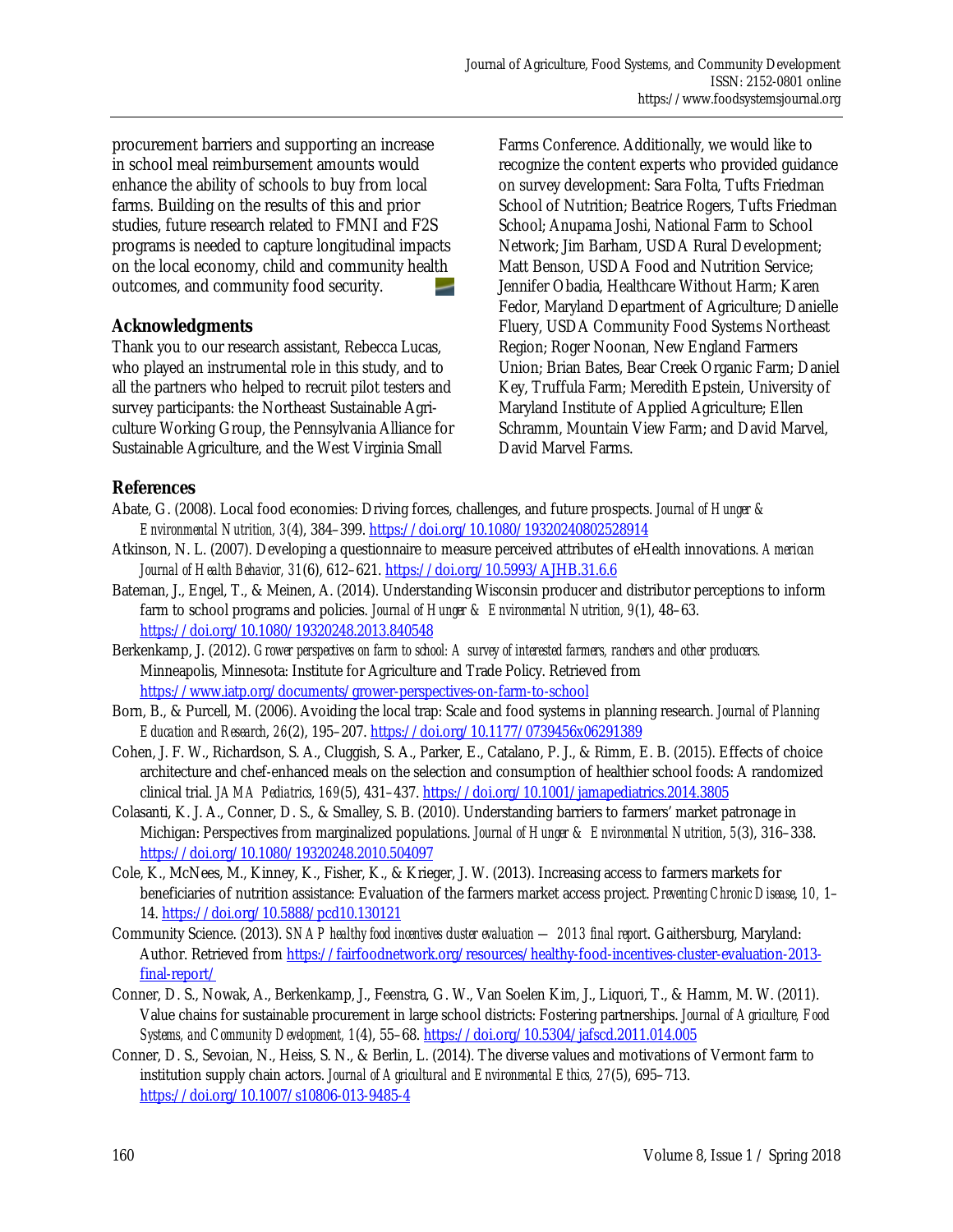- Dill, A. (2017). Increasing scratch cooking in Wisconsin schools through culinary training. *Journal of Nutrition Education and Behavior, 49*(7), S125–S126. https://doi.org/10.1016/j.jneb.2017.05.074
- Feenstra, G., Allen, P., Hardesty, S., Ohmart, J., & Perez, J. (2011). Using a supply chain analysis to assess the sustainability of farm-to-institution programs. *Journal of Agriculture, Food Systems, and Community Development*, *1*(4), 69– 85. https://doi.org/10.5304/jafscd.2011.014.009
- Food, Conservation, and Energy Act of 2008, 7 U.S.C. § 6015. (2008). Retrieved from http://www.agriculture.senate.gov/imo/media/doc/pl110-246.pdf
- Furman, C., Roncoli, C., Nelson, D. R., & Hoogenboom, G. (2014). Growing food, growing a movement: climate adaptation and civic agriculture in the southeastern United States. *Agriculture and Human Values, 31*(1), 69–82. https://doi.org/10.1007/s10460-013-9458-2
- Goforth, C. (2015, November 16). Using and Interpreting Cronbach's Alpha. Retrieved from the University of Virginia Library Research Data Services + Sciences website: http://data.library.virginia.edu/using-and-interpretingcronbachs-alpha/
- Hasin, A., & Smith, S. (2016). The diffusion of Electronic Benefit Transfer (EBT) technology at Illinois farmers' markets: Measuring the perceived attributes of the innovation. *Journal of Hunger & Environmental Nutrition, 11*(3), 354–369. https://doi.org/10.1080/19320248.2015.1128861
- Hinrichs, C. C. (2003). The practice and politics of food system localization. *Journal of Rural Studies, 19*(1), 33–45. [https://doi.org/10.1016/S0743-0167\(02\)00040-2](https://doi.org/10.1016/S0743-0167(02)00040-2)
- Huff, P. (2015). *Building Minnesota's farm to institution markets: A producer survey*. Minneapolis, Minnesota: Institute for Agriculture and Trade Policy. Retrieved from https://www.iatp.org/video/building-minnesotas-farm-to-institutionmarkets-the-producer-perspective
- Izumi, B. T., Wynne Wright, D., & Hamm, M. W. (2010). Market diversification and social benefits: Motivations of farmers participating in farm to school programs. *Journal of Rural Studies, 26*(4), 374–382. https://doi.org/10.1016/j.jrurstud.2010.02.002
- Joshi, A., Azuma, A. M., & Feenstra, G. (2008). Do farm-to-school programs make a difference? Findings and future research needs. *Journal of Hunger & Environmental Nutrition, 3*(2–3), 229–246. https://doi.org/10.1080/19320240802244025
- Karakus, M., MacAllum, K., Milfort, R., & Hao, H. (2014). *Nutrition assistance in farmers markets: Understanding the shopping patterns of SNAP participants*. Prepared by Westat for the U.S. Department of Agriculture, Food and Nutrition Service. Retrieved from https://www.fns.usda.gov/snap/nutrition-assistance-farmers-markets-understandingshopping-patterns-snap-participants
- Lazarus, J. A. (2014). *Understanding grower and producer motivations for participation in Farm to School programs* (Master's thesis). North Dakota State University, Fargo. https://hdl.handle.net/10365/27548
- Leone, L. A., Beth, D., Ickes, S. B., Macguire, K., Nelson, E., Smith, R. A.,…Ammerman, A. S. (2012). Attitudes toward fruit and vegetable consumption and farmers' market usage among low-income North Carolinians. *Journal of Hunger & Environmental Nutrition, 7*(1), 64–76. https://doi.org/10.1080/19320248.2012.651386
- Lerman, T. (2012). *A review of scholarly literature on values-based supply chains*. Agricultural Sustainability Institute, University of California, Davis. Retrieved from http://asi.ucdavis.edu/programs/sarep/research-initiatives/fs/supply/foodhubs-and-values-based-supply-chains
- Lowery, B., Sloane, D., Payán, D., Illum, J., & Lewis, L. (2016). Do farmers' markets increase access to healthy foods for all communities? Comparing markets in 24 neighborhoods in Los Angeles. *Journal of the American Planning Association, 82*(3), 252-–-266. https://doi.org/10.1080/01944363.2016.1181000
- Low, S. A., Adalja, A., Beaulieu, E., Key, N., Martinez, S., Melton, A.,…Vogel, S. (2015). *Trends in U.S. local and regional food systems: A report to Congress* (No. 068). U.S. Department of Agriculture, Economic Research Service. Retrieved from https://www.ers.usda.gov/publications/pub-details/?pubid=42807
- Martinez, S., Hand, M., Da Pra, M., Pollack, S., Ralston, K., Smith, T.,…Newman, C. (2010). *Local food systems: Concepts, impacts, and issues* (No. 97). U.S. Department of Agriculture, Economic Research Service. Retrieved from https://www.ers.usda.gov/publications/pub-details/?pubid=46395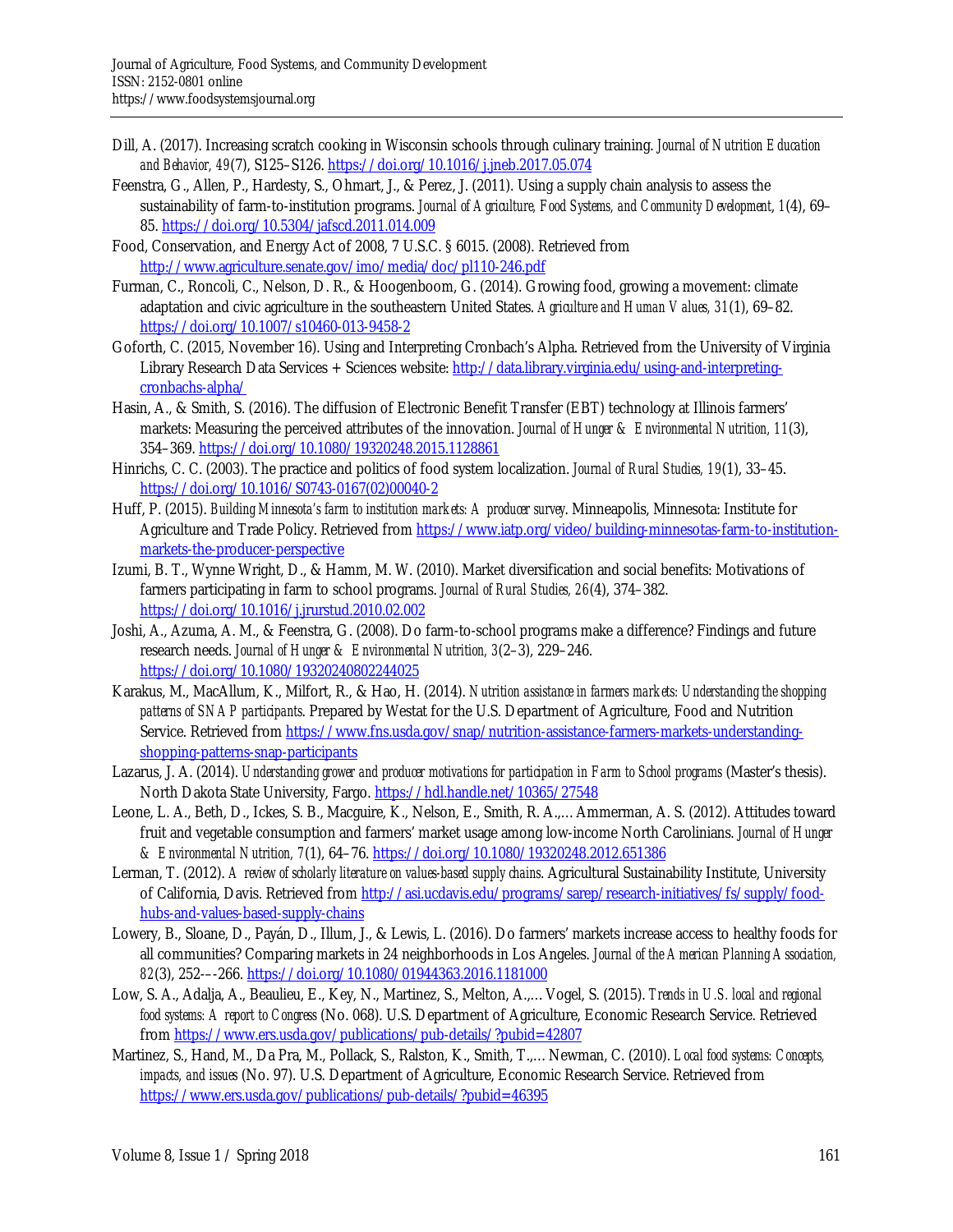- Matts, C., Conner, D. S., Fisher, C., Tyler, S., & Hamm, M. W. (2015). Farmer perspectives of farm to institution in Michigan: 2012 survey results of vegetable farmers. *Renewable Agriculture and Food Systems*, *31*(1), 60–71. https://doi.org/10.1017/S1742170514000465
- Pankratz, M., Hallfors, D., & Cho, H. (2002). Measuring perceptions of innovation adoption: The diffusion of a federal drug prevention policy. *Health Education Research, 17*(3), 315–326. https://doi.org/10.1093/her/17.3.315
- Pew Charitable Trusts, The. (2013, December 18). *Kids' Safe and Health Foods Project: What does a school kitchen need?* Retrieved from http://pew.org/1YkUF4B
- Poppendieck, J. (2011). *Free for all: Fixing school food in America*. Berkeley: University of California Press.
- Rogers, E. M. (2003). *Diffusion of innovations* (5th ed.). New York: Free Press.
- Rosenberg, N., Truong, N. L., Russell, T., Abdul-Haqq, D., Gipson, J. A., & Hickson, D. A. (2013). Farmers' perceptions of local food procurement, Mississippi, 2013. *Preventing Chronic Disease, 11*. https://doi.org/10.5888/pcd11.140004
- Saltiel, J., Bauder, J. W., & Palakovich, S. (1994). Adoption of sustainable agricultural practices: Diffusion, farm structure, and profitability. *Rural Sociology, 59*(2), 333–349. https://doi.org/10.1111/j.1549-0831.1994.tb00536.x
- Sitaker, M., Kolodinsky, J., Seguin, R. A., & Pitts, S. (2014). Do entrepreneurial food systems innovations impact rural economies and health? Evidence and gaps. *American Journal of Entrepreneurship, 7*(2)*,* 3–16. Retrieved from http://www.ncbi.nlm.nih.gov/pmc/articles/PMC4657568/
- StataCorp LLC. (2017). Stata SE version 1.42. College Station, Texas: StataCorp LLC.
- Stephens, L., & Byker Shanks, C. (2015). K-12 school food service staff training interventions: A review of the literature. *Journal of School Health, 85*(12), 825–832. https://doi.org/10.1111/josh.12338
- U.S. Department of Agriculture [USDA] Farm to School Program. (2014). *Geographic preference: What it is and how to use it* [Fact Sheet]. Retrieved from https://www.fns.usda.gov/farmtoschool/farm-school-resources
- USDA Food and Nutrition Service [USDA FNS]. (n.d.). *Farm to school census, 2015.* Retrieved June 27, 2016, from https://farmtoschoolcensus.fns.usda.gov/
- USDA FNS. (2014, April 18). USDA awards grants for new school food service equipment to help schools dish up healthy meals [Press release no. 0065.14]. Retrieved from https://www.fns.usda.gov/pressrelease/2014/006514
- USDA FNS. (2017, June 8). *WIC farmers' market nutrition program (FMNP).* Retrieved January 8, 2018, from https://www.fns.usda.gov/fmnp/wic-farmers-market-nutrition-program-fmnp
- USDA National Agricultural Statistics Service. (2016). *Highlights: Direct farm sales of food: Results from the 2015 local food marketing practices survey*. Retrieved from https://www.agcensus.usda.gov/Publications/Local\_Food/
- Washington State Department of Agriculture Office of Compliance and Outreach. (2012). *WSDA survey for farmers and producers — General services and farm to school* [Online survey instrument]. Retrieved from http://www.farmtoschool.org/Resources/WSDA%20Farm-to-School%20Producer%20Survey%202012.pdf
- Yoder, A. B., Liebhart, J. L., McCarty, D. J., Meinen, A., Schoeller, D., Vargas, C., & LaRowe, T. (2014). Farm to elementary school programming increases access to fruits and vegetables and increases their consumption among those with low intake. *Journal of Nutrition Education and Behavior, 46*(5), 341–349.

https://doi.org/10.1016/j.jneb.2014.04.297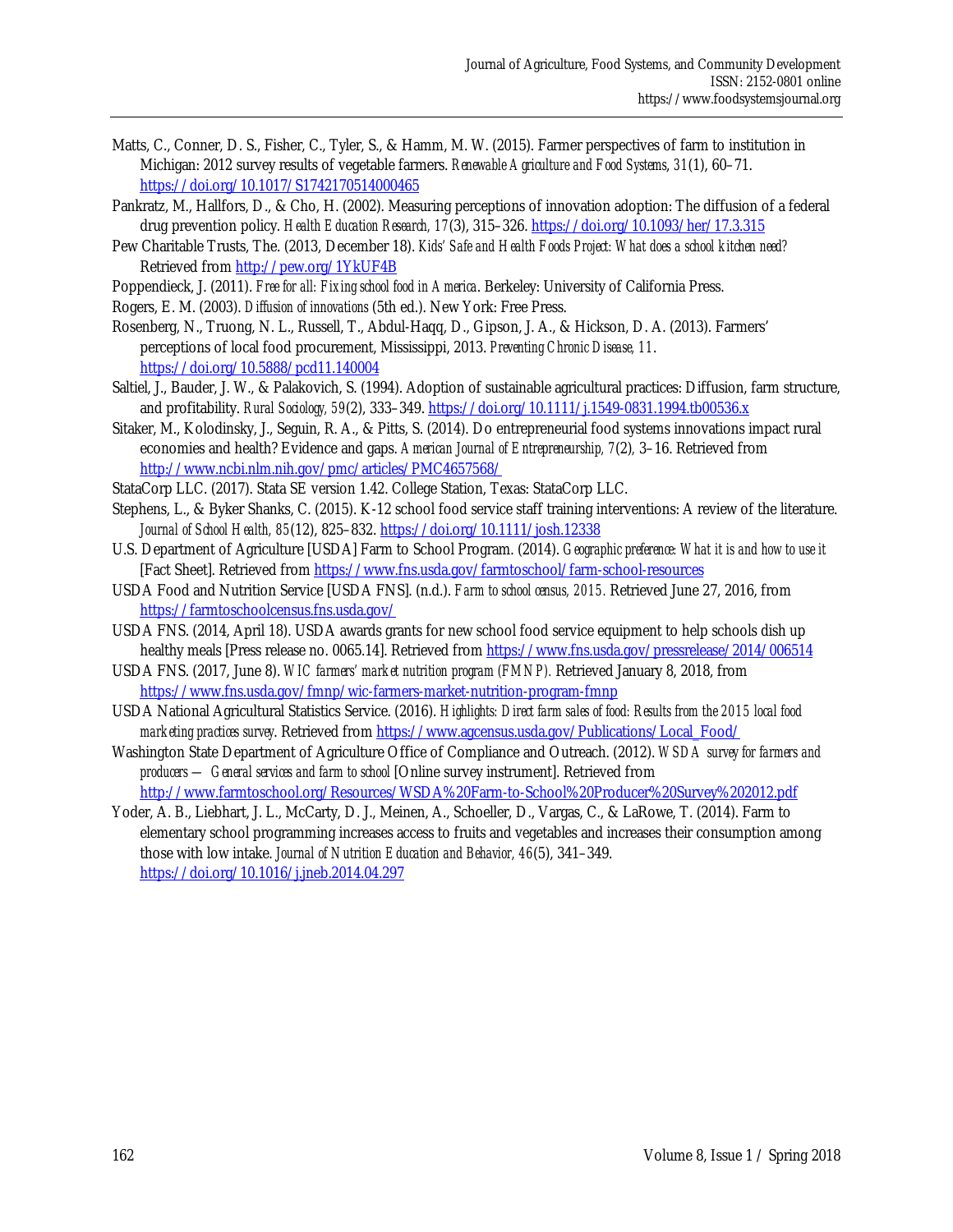## **Appendix**

#### Table A1. Length of Participation by Program

| Farm Nutrition Incentive Program Activities                                                                                                                 | $\overline{N}$ | 1 to $<$ 3 yrs | $3$ to $< 5$ yrs | $5$ to $<$ 10 yrs | $>10$ yrs |
|-------------------------------------------------------------------------------------------------------------------------------------------------------------|----------------|----------------|------------------|-------------------|-----------|
| My farm is authorized to accept WIC or Senior Farmers'<br>Market vouchers (FMNP).                                                                           | 83             | 22.89%         | 31.33%           | 20.48%            | 25.30%    |
| Through the farmers' market management, my farm<br>accepts WIC or Senior Farmers' Market vouchers<br>(FMNP).                                                | 62             | 24.19          | 24.19            | 25.81             | 25.81     |
| Through the farmers' market management where I sell,<br>SNAP/EBT shoppers spending is matched.                                                              | 52             | 36.54          | 30.77            | 28.85             | 3.85      |
| My farm accepts vouchers or matches SNAP spending for<br>Community Supported Agriculture (CSA) bundles.                                                     | 21             | 38.10          | 52.38            | 9.52              | 0.00      |
| My farm sells box/bundle of produce delivered directly to<br>low income or senior shoppers (i.e., as a part of the<br>Commodity Supplemental Food Program). | 15             | 46.67          | 33.33            | 13.33             | 6.67      |
| Farm to School Activities                                                                                                                                   | $\overline{N}$ | 1 to $<$ 3 yrs | $3$ to $< 5$ yrs | $5$ to $<$ 10 yrs | $>10$ yrs |
| Provided produce to a school for samples or tastings                                                                                                        | 31             | 51.61%         | 22.58%           | 12.90%            | 12.9%     |
| Hosted a school group at your farm                                                                                                                          | 29             | 37.93          | 13.79            | 31.03             | 17.24     |
| Was a guest speaker in a classroom or at educational<br>event at a school                                                                                   | 28             | 39.29          | 25.00            | 25.00             | 10.71     |
| Worked with a school food service director or farm to<br>school program lead to plan for future sales                                                       | 23             | 69.57          | 13.04            | 13.04             | 4.35      |
| Sold one or more types of vegetables directly to one or<br>more schools                                                                                     | 22             | 54.55          | 27.27            | 18.18             | 0.00      |
| Provided a school with marketing or promotional materials<br>about your farm                                                                                | 21             | 57.14          | 4.76             | 28.57             | 9.52      |
| Sold one or more types of fruit directly to one or more<br>schools                                                                                          | 18             | 44.44          | 39.89            | 5.56              | 11.11     |
| Attended a school meal as a guest                                                                                                                           | 15             | 66.67          | 13.33            | 13.33             | 6.67      |
| Attended a National Farm to School Month event at a<br>school or in community                                                                               | 14             | 64.29          | 14.29            | 14.29             | 7.14      |
| Sold other products (e.g. meat, eggs, dairy) directly to one<br>or more schools                                                                             | 5              | 80.00          | 0.00             | 20.00             | 0.00      |
| Other                                                                                                                                                       | 5              | 40.00          | 20.00            | 40.00             | 0.00      |

Note: Data are presented as the % of farmers engaging in each activity for the designated number of years.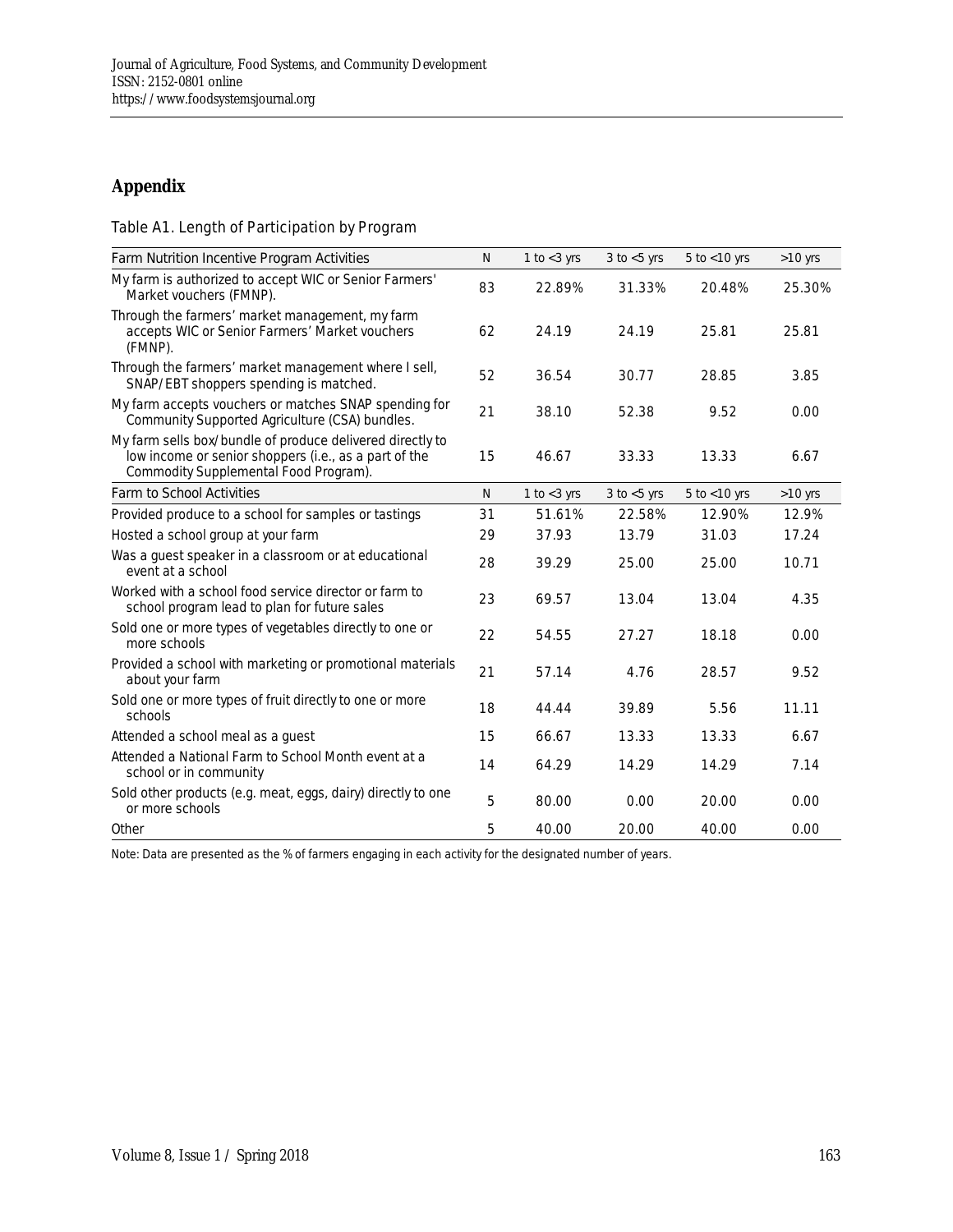|                                                                                                              | Magnitude of<br>difference in | Adopters<br>$(n=104)$                 | Non-adopters<br>$(n=38)$ |        |
|--------------------------------------------------------------------------------------------------------------|-------------------------------|---------------------------------------|--------------------------|--------|
| DI Theory Factor                                                                                             | means<br>(in absolute value)  | Mean value on scale (sd) <sup>a</sup> | $p$ -value               |        |
| Compatibility                                                                                                |                               |                                       |                          |        |
| Accepting FMNI would fit in with my system for<br>collecting payment                                         | 1.3                           | 4.2(1.04)                             | 2.9(1.23)                | 0.0000 |
| Selling at markets with an FMNI program could fit<br>easily into a farm's business plan                      | 0.6                           | 4.4(0.82)                             | 3.9(1.21)                | 0.0094 |
| I value helping lower income shoppers get local fruits<br>and vegetables                                     | 0.0                           | 4.8(0.60)                             | 4.8(0.62)                | 0.7369 |
| FMNI programs are an important part of the local<br>food movement                                            | 0.1                           | 4.5(0.74)                             | 4.4 (0.95)               | 0.4925 |
| Relative Advantage                                                                                           |                               |                                       |                          |        |
| Benefits of participating in FMNI programs outweigh<br>the challenges                                        | 0.9                           | 4.4(0.85)                             | 3.5(1.11)                | 0.0000 |
| FMNI would increase the sales of farmers who<br>participate                                                  | 0.6                           | 4.4(0.82)                             | 3.8(0.96)                | 0.0025 |
| FMNI programs would bring more customers to the<br>farmers' market                                           | 0.4                           | 4.3(0.83)                             | 3.9(1.02)                | 0.0464 |
| FMNI would help farmers reach neighborhoods or<br>markets that they might not have before                    | 0.1                           | 4.3(0.85)                             | 4.4(0.64)                | 0.6117 |
| Complexity                                                                                                   |                               |                                       |                          |        |
| Getting reimbursed as a part of the FMNI program<br>could require too many stepsb                            | 1.3                           | 2.4(1.12)                             | 3.7(0.90)                | 0.0000 |
| Information about FMNI programs is easy to<br>understand                                                     | 1.1                           | 3.9(1.02)                             | 2.8(1.15)                | 0.0000 |
| Process of participating in FMNI (paperwork,<br>accounting, labor, etc.) would take more time and<br>effortb | 0.7                           | 3.4(1.16)                             | 4.0(0.82)                | 0.0004 |
| Observability                                                                                                |                               |                                       |                          |        |
| Other farmers had experienced problems when<br>participating in FMNI programs <sup>b</sup>                   | 0.6                           | 2.8(0.95)                             | 3.4(0.75)                | 0.0003 |
| Customers seemed satisfied with the FMNI program                                                             | 0.5                           | 4.2(0.76)                             | 3.7(0.96)                | 0.0048 |
| Other farmers and vendors seem satisfied with the<br>FMNI program                                            | 0.3                           | 3.7(0.84)                             | 3.5(0.95)                | 0.1468 |

#### Table A2. Components of Diffusion of Innovation Theory Score, Factors Influencing Farmers Market Nutrition Incentive (FMNI) Adopters and Non-Adopters

a Data are presented as the overall mean score (standard deviation) on 1–5 scale where 1 is strongly disagree and 5 is strongly agree. b Reverse coded for the overall average DI theory component score in Table 3.

*p*-values in bold show statistical significance at <0.05